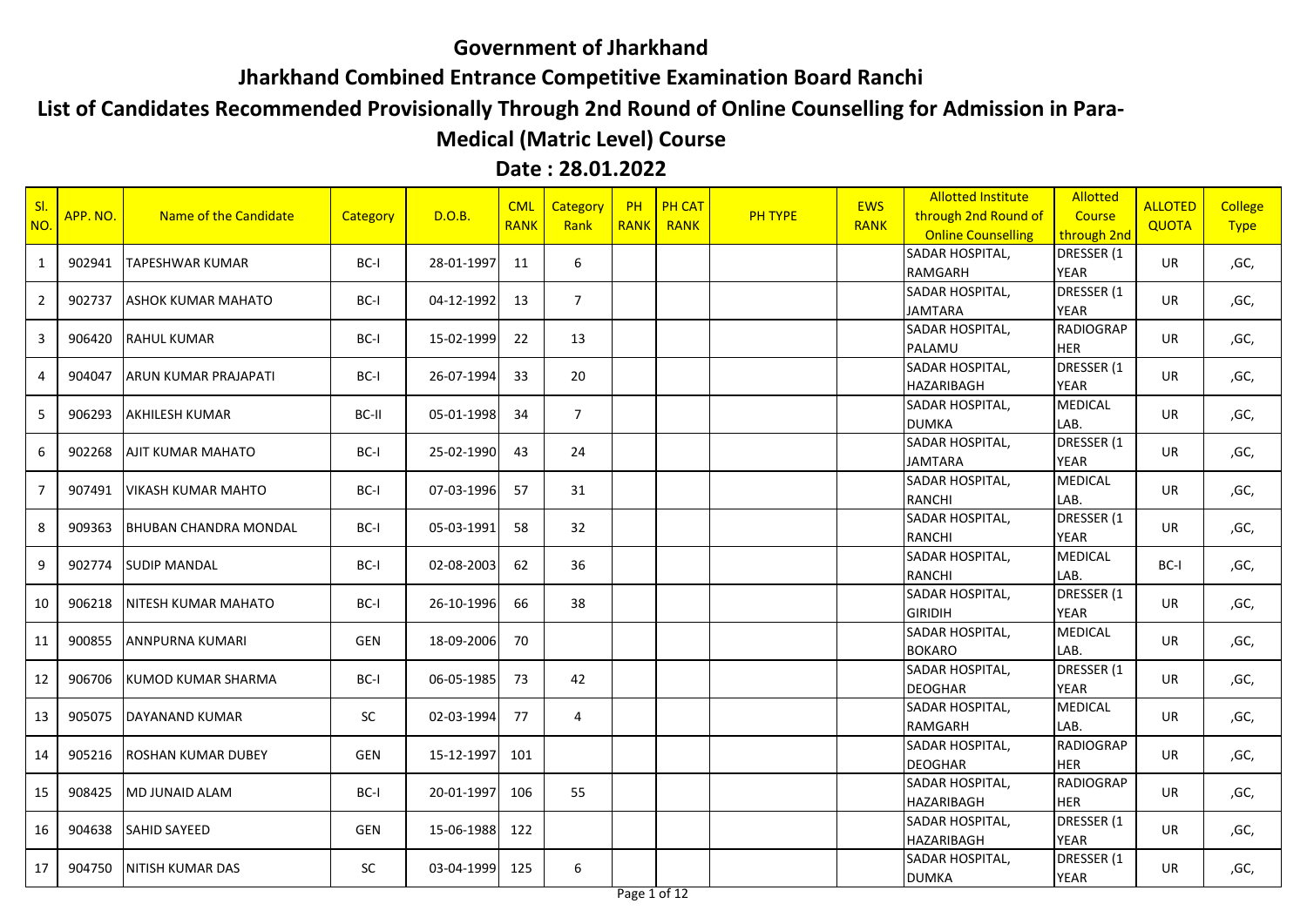| SI.<br>NO. | APP. NO. | Name of the Candidate        | Category  | D.O.B.     | <b>CML</b><br><b>RANK</b> | Category<br>Rank | <b>PH</b><br><b>RANK</b> | <b>PH CAT</b><br><b>RANK</b> | <b>PH TYPE</b>                   | <b>EWS</b><br><b>RANK</b> | <b>Allotted Institute</b><br>through 2nd Round of<br><b>Online Counselling</b> | <b>Allotted</b><br>Course<br>through 2nd | <b>ALLOTED</b><br><b>QUOTA</b> | <b>College</b><br><b>Type</b> |
|------------|----------|------------------------------|-----------|------------|---------------------------|------------------|--------------------------|------------------------------|----------------------------------|---------------------------|--------------------------------------------------------------------------------|------------------------------------------|--------------------------------|-------------------------------|
| 18         | 908582   | <b>RAJKUMAR RAM</b>          | <b>SC</b> | 09-10-1994 | 126                       | $7^{\circ}$      |                          |                              |                                  |                           | SADAR HOSPITAL,<br><b>RANCHI</b>                                               | DRESSER (1<br><b>YEAR</b>                | SC                             | ,GC,                          |
| 19         | 907386   | <b>RAKESH BERA</b>           | BC-I      | 12-06-1995 | 128                       | 65               |                          |                              |                                  |                           | SADAR HOSPITAL, EAST<br><b>SINGHBHUM</b>                                       | <b>MEDICAL</b><br>LAB.                   | UR                             | ,GC,                          |
| 20         | 902422   | <b>DINESH KUMAR SINGH</b>    | GEN       | 06-09-1997 | 130                       |                  |                          |                              |                                  | $\overline{2}$            | SADAR HOSPITAL,<br><b>RAMGARH</b>                                              | <b>RADIOGRAP</b><br><b>HER</b>           | <b>UR</b>                      | ,GC,                          |
| 21         | 903485   | <b>SHANE ALI</b>             | BC-I      | 02-10-1997 | 134                       | 68               |                          |                              |                                  |                           | SADAR HOSPITAL,<br>HAZARIBAGH                                                  | <b>RADIOGRAP</b><br><b>HER</b>           | UR                             | ,GC,                          |
| 22         | 909982   | <b>MANISH KUMAR</b>          | BC-II     | 05-02-2002 | 137                       | 31               |                          |                              |                                  |                           | SADAR HOSPITAL,<br><b>GODDA</b>                                                | DRESSER (1<br><b>YEAR</b>                | UR                             | ,GC,                          |
| 23         | 905168   | PARDESHI MANJHI              | BC-I      | 03-09-2004 | 138                       | 70               |                          |                              |                                  |                           | SADAR HOSPITAL,<br><b>DUMKA</b>                                                | DRESSER (1<br><b>YEAR</b>                | UR                             | ,GC,                          |
| 24         | 904231   | <b>SANJEEV KUMAR</b>         | BC-II     | 28-06-1999 | 141                       | 32               |                          |                              |                                  |                           | SADAR HOSPITAL,<br><b>GODDA</b>                                                | <b>RADIOGRAP</b><br><b>HER</b>           | UR                             | ,GC,                          |
| 25         | 904023   | OM PRAKASH MANDAL            | BC-I      | 03-02-2002 | 144                       | 72               |                          |                              |                                  |                           | SADAR HOSPITAL,<br><b>PAKUR</b>                                                | DRESSER (1<br><b>YEAR</b>                | <b>UR</b>                      | ,GC,                          |
| 26         | 908935   | <b>ANIL KUMAR VERMA</b>      | BC-II     | 07-05-1998 | 146                       | 34               |                          |                              |                                  |                           | SADAR HOSPITAL,<br><b>KODERMA</b>                                              | DRESSER (1<br><b>YEAR</b>                | UR                             | ,GC,                          |
| 27         | 907423   | <b>AKASH KUMAR MAHATO</b>    | BC-I      | 26-06-2000 | 148                       | 74               |                          |                              |                                  |                           | SADAR HOSPITAL,<br><b>BOKARO</b>                                               | <b>MEDICAL</b><br>LAB.                   | BC-I                           | ,GC,                          |
| 28         | 902151   | <b>ARJUN MUNDA</b>           | <b>ST</b> | 13-07-1997 | 155                       | 18               |                          |                              |                                  |                           | SADAR HOSPITAL,<br>RANCHI                                                      | <b>RADIOGRAP</b><br><b>HER</b>           | ST                             | ,GC,                          |
| 29         | 901721   | <b>UDAY KUMAR</b>            | BC-II     | 30-06-1995 | 156                       | 36               | $\overline{4}$           |                              | C-LOCOMOTOR<br><b>DISABILITY</b> |                           | SADAR HOSPITAL,<br><b>GIRIDIH</b>                                              | <b>MEDICAL</b><br>LAB.                   | <b>UR</b>                      | ,GC,                          |
| 30         | 905150   | <b>RAJ KUMAR</b>             | BC-I      | 19-06-1999 | 161                       | 78               |                          |                              |                                  |                           | SADAR HOSPITAL,<br><b>JAMTARA</b>                                              | <b>MEDICAL</b><br>LAB.                   | UR                             | ,GC,                          |
| 31         | 905512   | <b>SUKHRAM NAG</b>           | <b>ST</b> | 22-11-2005 | 163                       | 22               |                          |                              |                                  |                           | SADAR HOSPITAL,<br><b>RANCHI</b>                                               | DRESSER (1<br><b>YEAR</b>                | ST                             | ,GC,                          |
| 32         | 909672   | <b>NEHA LINDA</b>            | <b>ST</b> | 11-11-1993 | 165                       | 23               |                          |                              |                                  |                           | SADAR HOSPITAL,<br><b>RANCHI</b>                                               | <b>MEDICAL</b><br>LAB.                   | <b>ST</b>                      | ,GC,                          |
| 33         | 902250   | <b>LALU KUMAR</b>            | BC-I      | 09-11-1998 | 168                       | 79               |                          |                              |                                  |                           | SADAR HOSPITAL,<br>LOHARDAGA                                                   | DRESSER (1<br><b>YEAR</b>                | <b>UR</b>                      | ,GC,                          |
| 34         | 906407   | <b>JITENDRA KUMAR BHARTI</b> | BC-I      | 08-12-2004 | 173                       | 81               |                          |                              |                                  |                           | SADAR HOSPITAL,<br><b>SAHIBGUNJ</b>                                            | DRESSER (1<br><b>YEAR</b>                | <b>UR</b>                      | ,GC,                          |
| 35         | 905859   | <b>SHOBHA KUMARI</b>         | BC-I      | 25-12-2002 | 179                       | 85               |                          |                              |                                  |                           | SADAR HOSPITAL,<br><b>KODERMA</b>                                              | DRESSER (1<br>YEAR                       | UR                             | ,GC,                          |
| 36         | 906290   | SUMIT KUMAR MAHTO            | BC-I      | 18-09-2002 | 183                       | 87               |                          |                              |                                  |                           | <b>SADAR HOSPITAL,</b><br><b>KODERMA</b>                                       | <b>MEDICAL</b><br>LAB.                   | UR                             | ,GC,                          |
| 37         | 910403   | <b>ASHISH BAA</b>            | ST        | 17-12-1993 | 184                       | 25               |                          |                              |                                  |                           | SADAR HOSPITAL,<br>SIMDEGA                                                     | <b>MEDICAL</b><br>LAB.                   | UR                             | ,GC,                          |
| 38         | 907156   | MUKESH KUMAR MANDAL          | BC-I      | 03-04-1992 | 190                       | 92               |                          |                              |                                  |                           | SADAR HOSPITAL,<br><b>DUMKA</b>                                                | <b>RADIOGRAP</b><br><b>HER</b>           | UR                             | ,GC,                          |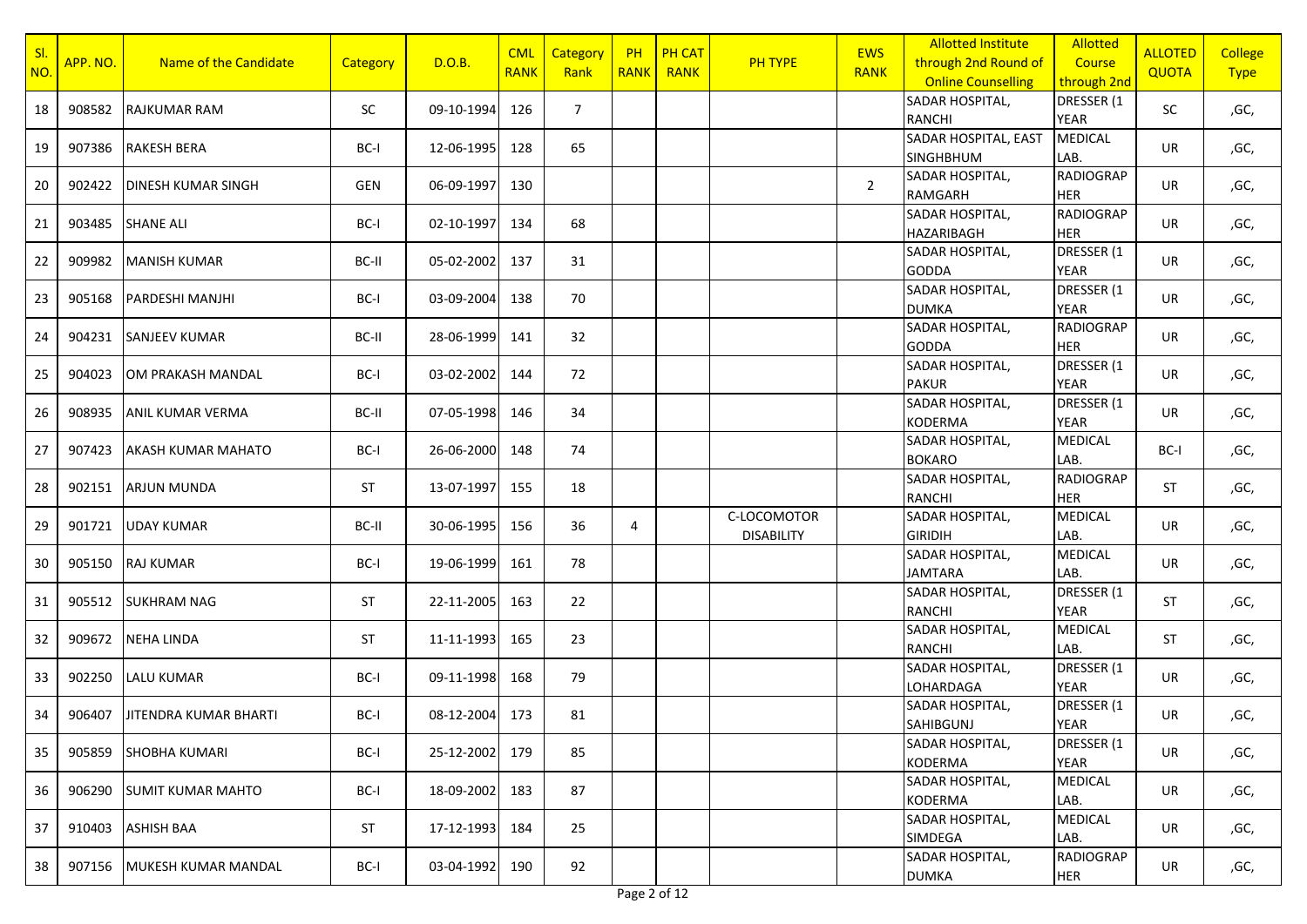| SI<br><b>NO</b> | APP. NO. | Name of the Candidate      | Category  | D.O.B.     | <b>CML</b><br><b>RANK</b> | <b>Category</b><br>Rank | <b>PH</b>      | <b>PH CAT</b><br>RANK RANK | <b>PH TYPE</b>                | <b>EWS</b><br><b>RANK</b> | <b>Allotted Institute</b><br>through 2nd Round of<br><b>Online Counselling</b> | <b>Allotted</b><br>Course<br>through 2nd | <b>ALLOTED</b><br><b>QUOTA</b> | <b>College</b><br><b>Type</b> |
|-----------------|----------|----------------------------|-----------|------------|---------------------------|-------------------------|----------------|----------------------------|-------------------------------|---------------------------|--------------------------------------------------------------------------------|------------------------------------------|--------------------------------|-------------------------------|
| 39              | 906052   | MITHILESH KUMAR THAKUR     | BC-I      | 02-01-1989 | 194                       | 95                      |                |                            |                               |                           | SADAR HOSPITAL, WEST<br><b>SINGHBHUM</b>                                       | <b>MEDICAL</b><br>LAB.                   | BC-I                           | ,GC,                          |
| 40              | 905707   | <b>ASHOK KUMAR MAHATO</b>  | BC-I      | 03-02-2000 | 204                       | 100                     |                |                            |                               |                           | SADAR HOSPITAL,<br><b>BOKARO</b>                                               | <b>RADIOGRAP</b><br>HER                  | <b>UR</b>                      | ,GC,                          |
| 41              | 910425   | <b>PAWAN MAHTO</b>         | BC-I      | 01-01-2004 | 206                       | 101                     |                |                            |                               |                           | SADAR HOSPITAL, WEST<br><b>SINGHBHUM</b>                                       | DRESSER (1<br>YEAR                       | <b>UR</b>                      | ,GC,                          |
| 42              | 909265   | <b>VIDYA BHARTI</b>        | BC-I      | 15-03-2000 | 207                       | 102                     |                |                            |                               |                           | <b>SADAR HOSPITAL,</b><br><b>HAZARIBAGH</b>                                    | <b>RADIOGRAP</b><br><b>HER</b>           | BC-I                           | ,GC,                          |
| 43              | 901012   | <b>ANAUL ANSARI</b>        | BC-I      | 02-03-2001 | 212                       | 105                     |                |                            |                               |                           | SADAR HOSPITAL,<br><b>GIRIDIH</b>                                              | DRESSER (1<br>YEAR                       | BC-I                           | ,GC,                          |
| 44              | 909067   | KUMUD MADHOW               | BC-I      | 04-03-2001 | 217                       | 107                     |                |                            |                               |                           | SADAR HOSPITAL,<br><b>GODDA</b>                                                | MEDICAL<br>LAB.                          | UR                             | ,GC,                          |
| 45              | 901173   | JAIPRAKASH RAWANI          | BC-I      | 12-12-1997 | 223                       | 110                     | $\overline{2}$ |                            | A-BLINDNESS AND<br>LOW VISION |                           | SADAR HOSPITAL,<br><b>KODERMA</b>                                              | DRESSER (1<br><b>YEAR</b>                | BC-I                           | ,GC,                          |
| 46              | 906061   | <b>MUKESH KUMAR</b>        | BC-I      | 05-08-1991 | 226                       | 112                     |                |                            |                               |                           | SADAR HOSPITAL,<br><b>BOKARO</b>                                               | <b>RADIOGRAP</b><br><b>HER</b>           | BC-I                           | ,GC,                          |
| 47              | 902745   | <b>AFROZ ANSARI</b>        | BC-I      | 15-02-2001 | 229                       | 114                     |                |                            |                               |                           | SADAR HOSPITAL,<br><b>SAHIBGUNJ</b>                                            | DRESSER (1<br><b>YEAR</b>                | BC-I                           | ,GC,                          |
| 48              | 901625   | <b>PAPPU KUMAR SAW</b>     | BC-I      | 10-06-2005 | 235                       | 117                     |                |                            |                               |                           | SADAR HOSPITAL,<br><b>DEOGHAR</b>                                              | <b>MEDICAL</b><br>LAB.                   | UR                             | ,GC,                          |
| 49              | 904534   | <b>DILIP KUMAR</b>         | BC-I      | 01-05-1999 | 240                       | 120                     |                |                            |                               |                           | SADAR HOSPITAL,<br><b>KODERMA</b>                                              | <b>MEDICAL</b><br>LAB.                   | BC-I                           | ,GC,                          |
| 50              | 901030   | <b>RANJAN KUMAR</b>        | <b>SC</b> | 28-08-2002 | 245                       | 17                      |                |                            |                               |                           | SADAR HOSPITAL,<br><b>DEOGHAR</b>                                              | DRESSER (1<br>YEAR                       | SC                             | ,GC,                          |
| 51              | 906210   | <b>RAHUL KUMAR</b>         | BC-I      | 15-01-1986 | 248                       | 124                     |                |                            |                               |                           | SADAR HOSPITAL,<br><b>GODDA</b>                                                | <b>RADIOGRAP</b><br><b>HER</b>           | <b>UR</b>                      | ,GC,                          |
| 52              | 903849   | <b>SULENDRA KARMALI</b>    | <b>ST</b> | 20-05-1998 | 249                       | 33                      |                |                            |                               |                           | SADAR HOSPITAL,<br>RAMGARH                                                     | DRESSER (1<br><b>YEAR</b>                | ST                             | ,GC,                          |
| 53              | 906424   | <b>TAPAS DAS</b>           | BC-II     | 12-12-1999 | 251                       | 55                      |                |                            |                               |                           | SADAR HOSPITAL,<br><b>CHATRA</b>                                               | DRESSER (1<br><b>YEAR</b>                | <b>UR</b>                      | ,GC,                          |
| 54              | 902742   | <b>SONI KUMARI</b>         | BC-I      | 11-02-2001 | 252                       | 126                     |                |                            |                               |                           | SADAR HOSPITAL,<br><b>GODDA</b>                                                | MEDICAL<br>LAB.                          | BC-I                           | ,GC,                          |
| 55              | 902674   | <b>ADARSH KUMAR PANDEY</b> | GEN       | 25-07-2003 | 258                       |                         |                |                            |                               |                           | SADAR HOSPITAL, EAST<br><b>SINGHBHUM</b>                                       | MEDICAL<br>LAB.                          | UR                             | ,GC,                          |
| 56              | 904293   | DALESHWAR PRASAD MAHTO     | BC-I      | 26-01-2001 | 261                       | 129                     |                |                            |                               |                           | SADAR HOSPITAL,<br>LATEHAR                                                     | DRESSER (1<br>YEAR                       | <b>UR</b>                      | ,GC,                          |
| 57              | 904927   | JAGDISH MURMU              | ST        | 08-07-2002 | 266                       | 38                      |                |                            |                               |                           | SADAR HOSPITAL,<br><b>JAMTARA</b>                                              | <b>MEDICAL</b><br>LAB.                   | UR                             | ,GC,                          |
| 58              | 907239   | <b>ASHOK KUMAR</b>         | BC-II     | 01-01-1999 | 268                       | 57                      |                |                            |                               |                           | SADAR HOSPITAL,<br><b>KHUNTI</b>                                               | <b>MEDICAL</b><br>LAB.                   | UR                             | ,GC,                          |
| 59              | 910119   | JAGESHWAR MAHTO            | BC-I      | 31-01-1995 | 269                       | 132                     |                |                            |                               |                           | SADAR HOSPITAL,<br><b>GIRIDIH</b>                                              | MEDICAL<br>LAB.                          | BC-I                           | ,GC,                          |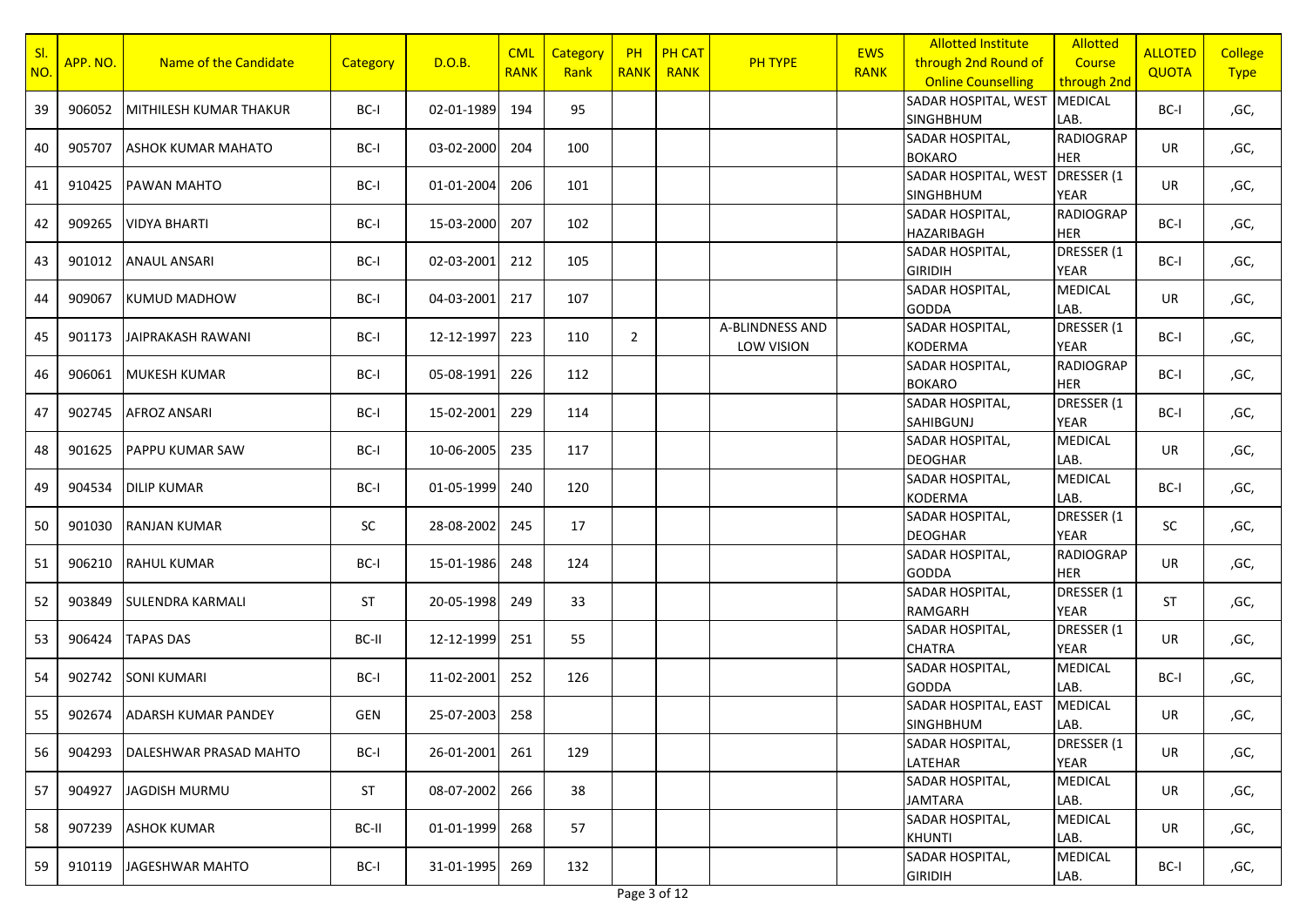| SI.<br>NO. | APP. NO. | Name of the Candidate        | Category  | D.O.B.     | <b>CML</b><br><b>RANK</b> | Category<br>Rank | <b>PH</b><br><b>RANK</b> | <b>PH CAT</b><br><b>RANK</b> | <b>PH TYPE</b> | <b>EWS</b><br><b>RANK</b> | <b>Allotted Institute</b><br>through 2nd Round of<br><b>Online Counselling</b> | <b>Allotted</b><br>Course<br>through 2nd | <b>ALLOTED</b><br><b>QUOTA</b> | <b>College</b><br><b>Type</b> |
|------------|----------|------------------------------|-----------|------------|---------------------------|------------------|--------------------------|------------------------------|----------------|---------------------------|--------------------------------------------------------------------------------|------------------------------------------|--------------------------------|-------------------------------|
| 60         | 903109   | <b>PANKAJ KISHOR</b>         | <b>SC</b> | 12-12-1990 | 272                       | 18               |                          |                              |                |                           | SADAR HOSPITAL,<br>PALAMU                                                      | DRESSER (1<br><b>YEAR</b>                | SC                             | ,GC,                          |
| 61         | 906578   | <b>ANJU KUMARI</b>           | BC-I      | 12-05-2004 | 275                       | 136              |                          |                              |                |                           | SADAR HOSPITAL,<br><b>GIRIDIH</b>                                              | <b>RADIOGRAP</b><br><b>HER</b>           | UR                             | ,GC,                          |
| 62         | 905104   | <b>ASHIM SATYA TIRKEY</b>    | <b>ST</b> | 16-08-2002 | 293                       | 43               |                          |                              |                |                           | SADAR HOSPITAL,<br><b>GUMLA</b>                                                | <b>MEDICAL</b><br>LAB.                   | <b>UR</b>                      | ,GC,                          |
| 63         | 907654   | IASHISH KUMAR DAS            | BC-I      | 09-01-1994 | 295                       | 146              |                          |                              |                |                           | SADAR HOSPITAL,<br><b>DEOGHAR</b>                                              | <b>RADIOGRAP</b><br><b>HER</b>           | UR                             | ,GC,                          |
| 64         | 903241   | <b>ISUNIL KUMAR PASWAN</b>   | SC        | 12-04-1986 | 312                       | 22               |                          |                              |                |                           | SADAR HOSPITAL,<br><b>JAMTARA</b>                                              | DRESSER (1<br><b>YEAR</b>                | SC                             | ,GC,                          |
| 65         | 903016   | <b>MD FIROJ ANSARI</b>       | BC-I      | 02-04-1998 | 314                       | 153              |                          |                              |                |                           | SADAR HOSPITAL,<br><b>KHUNTI</b>                                               | DRESSER (1<br><b>YEAR</b>                | UR                             | ,GC,                          |
| 66         | 906993   | <b>MANOG ORAON</b>           | <b>ST</b> | 01-01-2001 | 316                       | 49               |                          |                              |                |                           | SADAR HOSPITAL,<br>PALAMU                                                      | <b>MEDICAL</b><br>LAB.                   | UR                             | ,GC,                          |
| 67         | 907704   | <b>PUJA KUMARI</b>           | GEN       | 08-03-1999 | 321                       |                  |                          |                              |                |                           | SADAR HOSPITAL,<br>SARAIKELA-                                                  | <b>MEDICAL</b><br>LAB.                   | <b>UR</b>                      | ,GC,                          |
| 68         | 907991   | <b>ANIKA KUMARI</b>          | BC-I      | 17-06-1996 | 325                       | 156              |                          |                              |                |                           | SADAR HOSPITAL,<br><b>RANCHI</b>                                               | <b>RADIOGRAP</b><br><b>HER</b>           | BC-I                           | ,GC,                          |
| 69         | 906433   | <b>SANDHYA KUMARI</b>        | BC-I      | 30-01-2002 | 327                       | 157              |                          |                              |                |                           | SADAR HOSPITAL,<br><b>CHATRA</b>                                               | MEDICAL<br>LAB.                          | BC-I                           | ,GC,                          |
| 70         | 905619   | <b>RITU KUMARI</b>           | BC-II     | 01-01-2003 | 333                       | 66               |                          |                              |                |                           | SADAR HOSPITAL,<br><b>KODERMA</b>                                              | <b>RADIOGRAP</b><br><b>HER</b>           | UR                             | ,GC,                          |
| 71         | 907801   | <b>DINESH KUMAR MAHTO</b>    | BC-I      | 05-02-1996 | 334                       | 159              |                          |                              |                |                           | SADAR HOSPITAL, EAST<br><b>SINGHBHUM</b>                                       | MEDICAL<br>LAB.                          | BC-I                           | ,GC,                          |
| 72         | 904742   | MD MAKSUD ALAM               | BC-I      | 13-01-1992 | 337                       | 160              |                          |                              |                |                           | SADAR HOSPITAL,<br><b>JAMTARA</b>                                              | <b>MEDICAL</b><br>LAB.                   | BC-I                           | ,GC,                          |
| 73         | 905116   | <b>RAVI KUMAR THAKUR</b>     | GEN       | 14-02-1999 | 340                       |                  |                          |                              |                |                           | SADAR HOSPITAL,<br>LOHARDAGA                                                   | DRESSER (1<br><b>YEAR</b>                | UR                             | ,GC,                          |
| 74         | 907865   | <b>RAKESH KUMAR DAS</b>      | SC        | 24-08-1990 | 349                       | 25               |                          |                              |                |                           | SADAR HOSPITAL,<br><b>DUMKA</b>                                                | DRESSER (1<br><b>YEAR</b>                | SC                             | ,GC,                          |
| 75         | 906291   | <b>SHAILENDRA NATH MAHTO</b> | BC-I      | 06-03-1995 | 350                       | 165              |                          |                              |                |                           | SADAR HOSPITAL,<br>SARAIKELA-                                                  | <b>MEDICAL</b><br>LAB.                   | BC-I                           | ,GC,                          |
| 76         | 906538   | <b>SARASWATI KUMARI</b>      | BC-I      | 12-02-1996 | 351                       | 166              |                          |                              |                |                           | <b>TATANAGAR INSTITUTE</b><br>OF PARAMEDICAL                                   | DRESSER (1<br><b>YEAR</b>                | <b>UR</b>                      | ,PC,                          |
| 77         | 907180   | <b>SHAILESH KUMAR</b>        | BC-I      | 22-02-2002 | 355                       | 168              |                          |                              |                |                           | SADAR HOSPITAL,<br><b>DEOGHAR</b>                                              | <b>MEDICAL</b><br>LAB.                   | BC-I                           | ,GC,                          |
| 78         | 906684   | <b>GOUR MANDAL</b>           | BC-I      | 15-04-1999 | 356                       | 169              |                          |                              |                |                           | SADAR HOSPITAL,<br>LATEHAR                                                     | DRESSER (1<br>YEAR                       | UR                             | ,GC,                          |
| 79         | 903559   | PARMILA KUMARI               | ST        | 27-07-2000 | 361                       | 55               |                          |                              |                |                           | <b>SADAR HOSPITAL,</b><br><b>BOKARO</b>                                        | <b>MEDICAL</b><br>LAB.                   | <b>ST</b>                      | ,GC,                          |
| 80         | 908006   | <b>JULI SHARMA</b>           | BC-I      | 13-05-1999 | 371                       | 178              |                          |                              |                |                           | SADAR HOSPITAL, EAST<br><b>SINGHBHUM</b>                                       | <b>RADIOGRAP</b><br><b>HER</b>           | UR                             | ,GC,                          |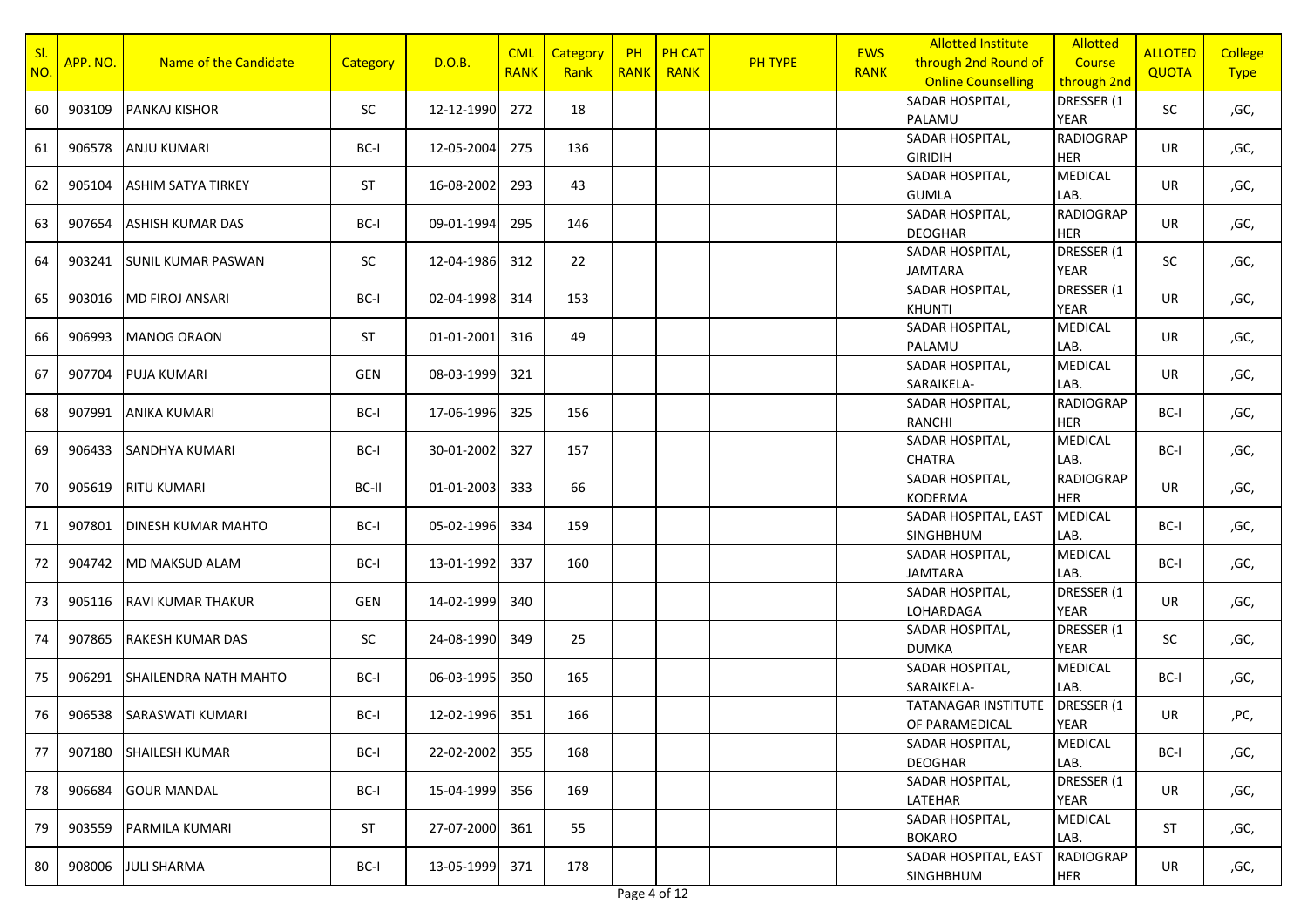| SI.<br>NO. | APP. NO. | Name of the Candidate       | Category  | D.O.B.     | <b>CML</b><br><b>RANK</b> | Category<br>Rank | <b>PH</b><br><b>RANK</b> | <b>PH CAT</b><br><b>RANK</b> | <b>PH TYPE</b> | <b>EWS</b><br><b>RANK</b> | <b>Allotted Institute</b><br>through 2nd Round of<br><b>Online Counselling</b> | <b>Allotted</b><br>Course<br>through 2nd | <b>ALLOTED</b><br><b>QUOTA</b> | <b>College</b><br><b>Type</b> |
|------------|----------|-----------------------------|-----------|------------|---------------------------|------------------|--------------------------|------------------------------|----------------|---------------------------|--------------------------------------------------------------------------------|------------------------------------------|--------------------------------|-------------------------------|
| 81         | 900669   | <b>ALAMAT ALI</b>           | BC-I      | 20-08-1992 | 376                       | 179              |                          |                              |                |                           | SADAR HOSPITAL,<br>LATEHAR                                                     | DRESSER (1<br><b>YEAR</b>                | UR                             | ,GC,                          |
| 82         | 910219   | <b>SHADMANI KHATUN</b>      | GEN       | 02-10-2002 | 382                       |                  |                          |                              |                |                           | PROGRESSIVE<br>PARAMEDICAL COLLEGE YEAR                                        | DRESSER (1                               | UR                             | ,PC,                          |
| 83         | 900605   | <b>AMARJEET KUMAR</b>       | BC-II     | 02-10-2002 | 408                       | 75               |                          |                              |                |                           | SADAR HOSPITAL,<br><b>KODERMA</b>                                              | <b>RADIOGRAP</b><br><b>HER</b>           | <b>UR</b>                      | ,GC,                          |
| 84         | 908970   | JAGDISH CHANDRA MAHATO      | BC-I      | 07-01-1995 | 415                       | 197              |                          |                              |                |                           | SADAR HOSPITAL, WEST<br><b>SINGHBHUM</b>                                       | DRESSER (1<br><b>YEAR</b>                | UR                             | ,GC,                          |
| 85         | 902641   | <b>ANAND KUMAR</b>          | SC        | 26-01-1996 | 416                       | 33               |                          |                              |                |                           | SADAR HOSPITAL,<br><b>CHATRA</b>                                               | DRESSER (1<br><b>YEAR</b>                | SC                             | ,GC,                          |
| 86         | 906017   | <b>SHISHUKANT MAHTO</b>     | BC-I      | 15-01-1999 | 420                       | 200              |                          |                              |                |                           | SADAR HOSPITAL,<br>SARAIKELA-                                                  | DRESSER (1<br><b>YEAR</b>                | UR                             | ,GC,                          |
| 87         | 906896   | <b>SUMIT SOREN</b>          | <b>ST</b> | 01-10-1991 | 426                       | 68               |                          |                              |                |                           | SADAR HOSPITAL,<br><b>DUMKA</b>                                                | <b>MEDICAL</b><br>LAB.                   | UR                             | ,GC,                          |
| 88         | 904241   | <b>SURESH SINGH</b>         | <b>ST</b> | 01-02-2004 | 431                       | 71               |                          |                              |                |                           | SADAR HOSPITAL,<br>PALAMU                                                      | DRESSER (1<br><b>YEAR</b>                | ST                             | ,GC,                          |
| 89         | 909949   | <b>GOVIND YADAV</b>         | BC-II     | 28-06-2003 | 432                       | 80               |                          |                              |                |                           | SADAR HOSPITAL,<br><b>GARHWA</b>                                               | DRESSER (1<br><b>YEAR</b>                | UR                             | ,GC,                          |
| 90         | 904826   | <b>ANJU KUMARI</b>          | BC-I      | 16-08-1996 | 437                       | 206              |                          |                              |                |                           | SADAR HOSPITAL,<br>RAMGARH                                                     | <b>RADIOGRAP</b><br><b>HER</b>           | BC-I                           | ,GC,                          |
| 91         | 906283   | <b>SONU PRASAD</b>          | BC-I      | 05-10-2002 | 448                       | 213              |                          |                              |                |                           | <b>PROGRESSIVE</b><br>PARAMEDICAL COLLEGE YEAR                                 | DRESSER (1                               | <b>UR</b>                      | ,PC,                          |
| 92         | 907919   | <b>SHREE KRISHNA PANDIT</b> | BC-I      | 03-07-1999 | 449                       | 214              |                          |                              |                |                           | SADAR HOSPITAL,<br><b>DEOGHAR</b>                                              | <b>RADIOGRAP</b><br><b>HER</b>           | BC-I                           | ,GC,                          |
| 93         | 908748   | <b>TINKI KUMARI</b>         | BC-I      | 11-03-2002 | 455                       | 215              |                          |                              |                |                           | SADAR HOSPITAL,<br>PALAMU                                                      | <b>RADIOGRAP</b><br><b>HER</b>           | BC-I                           | ,GC,                          |
| 94         | 904493   | <b>BISHNU HAZAM</b>         | BC-I      | 05-07-1998 | 457                       | 216              |                          |                              |                |                           | SADAR HOSPITAL,<br><b>KHUNTI</b>                                               | <b>MEDICAL</b><br>LAB.                   | BC-I                           | ,GC,                          |
| 95         | 904515   | <b>PUSHPA BBARAIK</b>       | <b>ST</b> | 08-11-1998 | 467                       | 77               |                          |                              |                |                           | SADAR HOSPITAL,<br><b>SIMDEGA</b>                                              | <b>MEDICAL</b><br>LAB.                   | <b>UR</b>                      | ,GC,                          |
| 96         | 908818   | <b>NITESH KUMAR</b>         | GEN       | 18-02-2000 | 468                       |                  |                          |                              |                |                           | SADAR HOSPITAL,<br><b>JAMTARA</b>                                              | <b>RADIOGRAP</b><br><b>HER</b>           | <b>UR</b>                      | ,GC,                          |
| 97         | 908774   | <b>SACHIN DAS</b>           | BC-II     | 02-06-1999 | 470                       | 86               |                          |                              |                |                           | SADAR HOSPITAL,<br>LOHARDAGA                                                   | <b>MEDICAL</b><br>LAB.                   | <b>UR</b>                      | ,GC,                          |
| 98         | 909563   | <b>LAUKESH KUMAR DAS</b>    | SC        | 08-02-1997 | 472                       | 38               |                          |                              |                |                           | SADAR HOSPITAL,<br><b>KODERMA</b>                                              | DRESSER (1<br><b>YEAR</b>                | SC                             | ,GC,                          |
| 99         | 906462   | <b>RENU KUMARI</b>          | BC-I      | 10-01-2004 | 474                       | 224              |                          |                              |                |                           | SADAR HOSPITAL,<br><b>GIRIDIH</b>                                              | <b>RADIOGRAP</b><br>HER                  | BC-I                           | ,GC,                          |
| 100        | 901154   | <b>ADARSH MANDAL</b>        | BC-I      | 05-10-2001 | 475                       | 225              |                          |                              |                |                           | SADAR HOSPITAL, EAST<br><b>SINGHBHUM</b>                                       | DRESSER (1<br>YEAR                       | UR                             | ,GC,                          |
| 101        | 901045   | <b>URMILA KUMARI</b>        | BC-I      | 15-12-1996 | 476                       | 226              |                          |                              |                |                           | SADAR HOSPITAL,<br><b>DUMKA</b>                                                | <b>MEDICAL</b><br>LAB.                   | BC-I                           | ,GC,                          |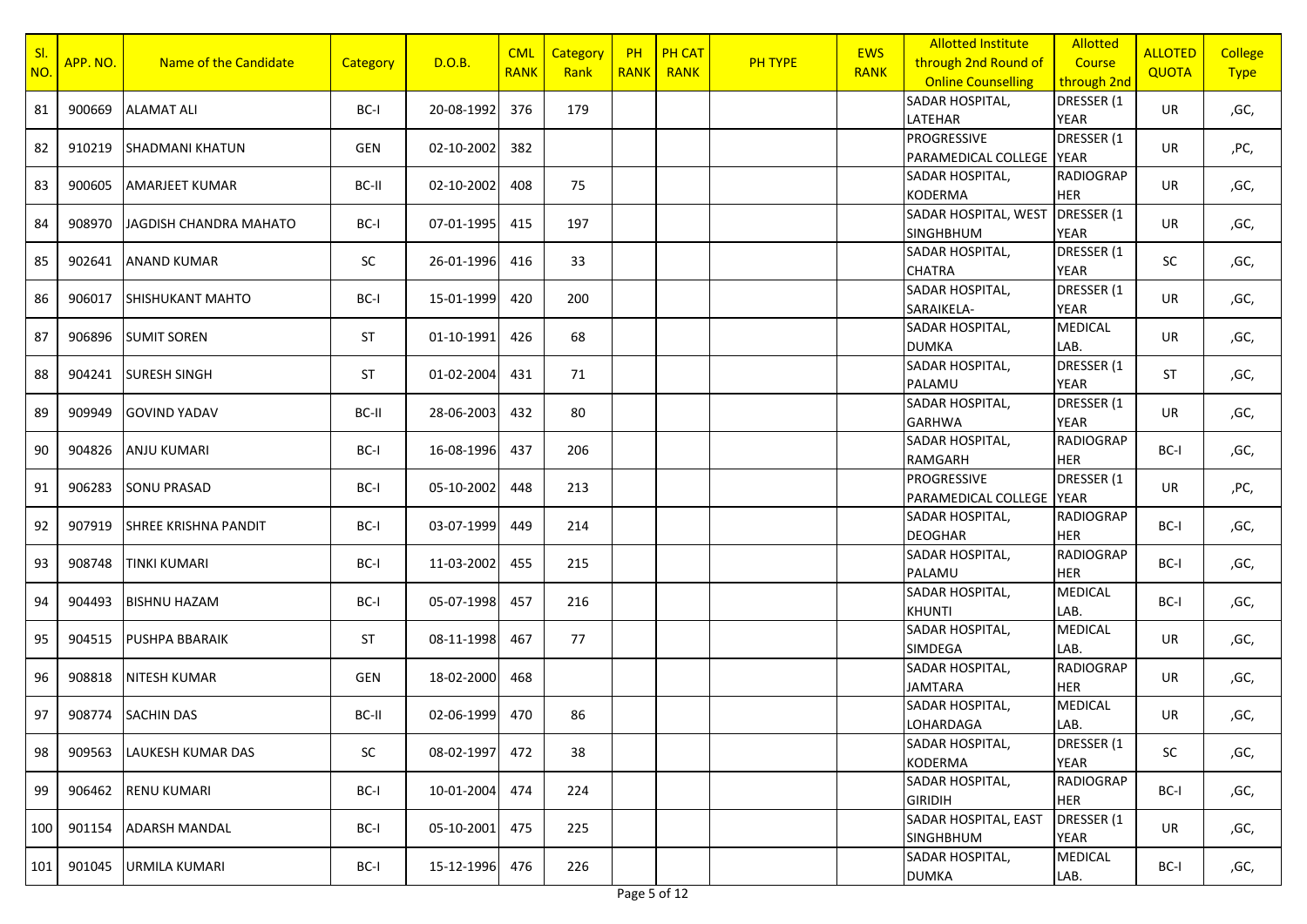| SI<br>NO. | APP. NO. | Name of the Candidate    | <b>Category</b> | D.O.B.     | <b>CML</b><br><b>RANK</b> | Category<br>Rank | PH<br><b>RANK</b> | <b>PH CAT</b><br><b>RANK</b> | PH TYPE | <b>EWS</b><br><b>RANK</b> | <b>Allotted Institute</b><br>through 2nd Round of<br><b>Online Counselling</b> | <b>Allotted</b><br>Course<br>through 2nd | <b>ALLOTED</b><br><b>QUOTA</b> | <b>College</b><br><b>Type</b> |
|-----------|----------|--------------------------|-----------------|------------|---------------------------|------------------|-------------------|------------------------------|---------|---------------------------|--------------------------------------------------------------------------------|------------------------------------------|--------------------------------|-------------------------------|
| 102       | 904112   | <b>MUKESH MARANDI</b>    | <b>ST</b>       | 16-04-1990 | 482                       | 79               |                   |                              |         |                           | SADAR HOSPITAL,<br><b>DUMKA</b>                                                | <b>MEDICAL</b><br>LAB.                   | <b>ST</b>                      | ,GC,                          |
| 103       | 909356   | <b>OMILA TIRKEY</b>      | ST              | 06-05-1990 | 483                       | 80               |                   |                              |         |                           | SADAR HOSPITAL,<br><b>GUMLA</b>                                                | DRESSER (1<br><b>YEAR</b>                | UR                             | ,GC,                          |
| 104       | 900404   | MD NADIM ANSARI          | BC-I            | 17-07-2002 | 484                       | 229              |                   |                              |         |                           | SADAR HOSPITAL,<br>LATEHAR                                                     | <b>MEDICAL</b><br>LAB.                   | UR                             | ,GC,                          |
| 105       | 906349   | <b>BIPIN KUMAR</b>       | GEN             | 10-12-1994 | 490                       |                  |                   |                              |         |                           | SADAR HOSPITAL,<br><b>KHUNTI</b>                                               | DRESSER (1<br><b>YEAR</b>                | UR                             | ,GC,                          |
| 106       | 902747   | <b>CHANCHLA KUMARI</b>   | BC-I            | 01-01-2004 | 491                       | 230              |                   |                              |         |                           | SADAR HOSPITAL,<br>PALAMU                                                      | DRESSER (1<br><b>YEAR</b>                | BC-I                           | ,GC,                          |
| 107       | 910179   | <b>KHUSHBU KUMARI</b>    | SC              | 28-02-2003 | 499                       | 42               |                   |                              |         |                           | SADAR HOSPITAL,<br><b>GIRIDIH</b>                                              | DRESSER (1<br><b>YEAR</b>                | SC                             | ,GC,                          |
| 108       | 901368   | <b>VEENA KUMARI</b>      | BC-I            | 10-12-1993 | 500                       | 233              |                   |                              |         |                           | SADAR HOSPITAL,<br>LATEHAR                                                     | <b>RADIOGRAP</b><br><b>HER</b>           | UR                             | ,GC,                          |
| 109       | 903901   | <b>RUPA KUMARI</b>       | BC-I            | 09-12-1998 | 503                       | 235              |                   |                              |         |                           | SADAR HOSPITAL,<br>LATEHAR                                                     | DRESSER (1<br><b>YEAR</b>                | BC-I                           | ,GC,                          |
| 110       | 908240   | SUSHMA XALXO             | <b>ST</b>       | 05-05-1996 | 505                       | 85               |                   |                              |         |                           | SADAR HOSPITAL,<br><b>GUMLA</b>                                                | DRESSER (1<br><b>YEAR</b>                | UR                             | ,GC,                          |
| 111 I     | 901644   | JAYANTI KACHHAP          | ST              | 05-09-1992 | 507                       | 86               |                   |                              |         |                           | SADAR HOSPITAL,<br>LOHARDAGA                                                   | <b>MEDICAL</b><br>LAB.                   | ST                             | ,GC,                          |
| 112       | 906346   | <b>HARINANDAN THAKUR</b> | BC-I            | 15-02-1991 | 513                       | 240              |                   |                              |         |                           | SADAR HOSPITAL,<br><b>GARHWA</b>                                               | DRESSER (1<br><b>YEAR</b>                | UR                             | ,GC,                          |
| 113       | 900366   | <b>SUNNY LEYANGI</b>     | ST              | 16-09-1991 | 514                       | 88               |                   |                              |         |                           | SADAR HOSPITAL, WEST RADIOGRAP<br><b>SINGHBHUM</b>                             | <b>HER</b>                               | UR                             | ,GC,                          |
| 114       | 908546   | PAYAL KUMARI             | BC-I            | 14-08-2004 | 516                       | 242              |                   |                              |         |                           | SADAR HOSPITAL,<br>SARAIKELA-                                                  | <b>RADIOGRAP</b><br><b>HER</b>           | UR                             | ,GC,                          |
| 115       | 901488   | <b>ELIS TUDU</b>         | ST              | 05-05-1993 | 517                       | 89               |                   |                              |         |                           | SADAR HOSPITAL,<br><b>SAHIBGUNJ</b>                                            | DRESSER (1<br><b>YEAR</b>                | ST                             | ,GC,                          |
| 116       | 904349   | <b>MALIK SOREN</b>       | <b>ST</b>       | 02-02-1996 | 526                       | 92               |                   |                              |         |                           | SADAR HOSPITAL,<br><b>DUMKA</b>                                                | DRESSER (1<br><b>YEAR</b>                | ST                             | ,GC,                          |
| 117       | 906970   | PANINDAR HEMBROM         | <b>ST</b>       | 14-04-1998 | 529                       | 95               |                   |                              |         |                           | SADAR HOSPITAL, WEST<br><b>SINGHBHUM</b>                                       | <b>MEDICAL</b><br>LAB.                   | ST                             | ,GC,                          |
| 118 l     | 909785   | <b>PRITI KUMARI</b>      | BC-I            | 06-02-1999 | 532                       | 248              |                   |                              |         |                           | SADAR HOSPITAL,<br>LOHARDAGA                                                   | <b>MEDICAL</b><br>LAB.                   | BC-I                           | ,GC,                          |
| 119       | 907036   | <b>GOPAL PASWAN</b>      | SC              | 08-05-2003 | 535                       | 44               |                   |                              |         |                           | SADAR HOSPITAL,<br><b>GARHWA</b>                                               | DRESSER (1<br>YEAR                       | UR                             | ,GC,                          |
| 120       | 903925   | PRAKASH KUMAR MAHATO     | BC-I            | 01-02-2000 | 540                       | 250              |                   |                              |         |                           | SADAR HOSPITAL, EAST<br><b>SINGHBHUM</b>                                       | DRESSER (1<br>YEAR                       | BC-I                           | ,GC,                          |
| 121       | 903685   | <b>MUKESH KUMAR</b>      | BC-I            | 08-02-2000 | 542                       | 251              |                   |                              |         |                           | SADAR HOSPITAL,<br>PALAMU                                                      | <b>MEDICAL</b><br>LAB.                   | UR                             | ,GC,                          |
| 122       | 903873   | NIRANJAY KARNDEO         | ST              | 15-10-1998 | 545                       | 98               |                   |                              |         |                           | SADAR HOSPITAL,<br><b>HAZARIBAGH</b>                                           | DRESSER (1<br><b>YEAR</b>                | ST                             | ,GC,                          |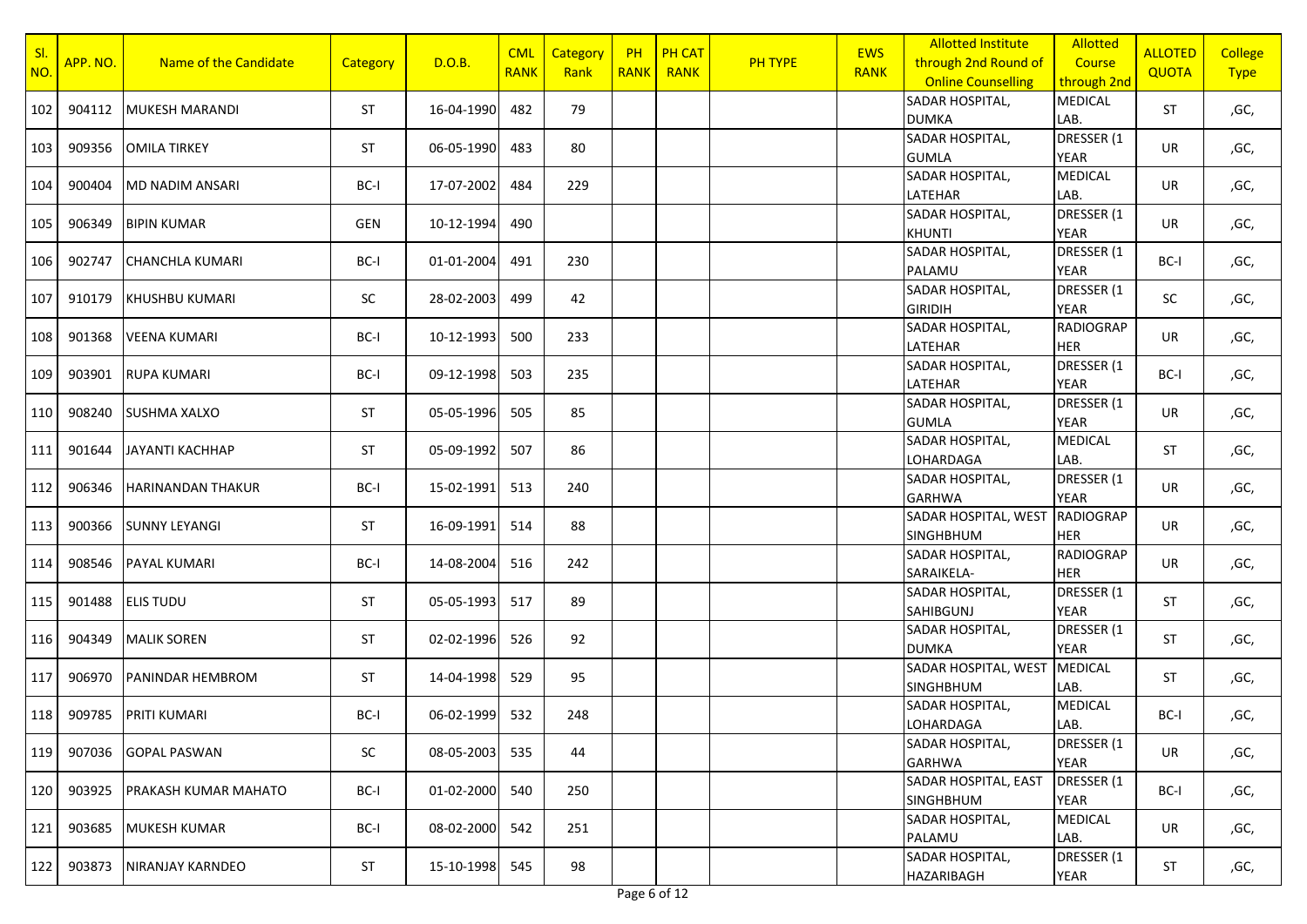| SI<br>NO. | APP. NO. | Name of the Candidate     | <b>Category</b> | D.O.B.     | <b>CML</b><br><b>RANK</b> | Category<br>Rank | <b>PH</b><br><b>RANK</b> | <b>PH CAT</b><br><b>RANK</b> | <b>PH TYPE</b> | <b>EWS</b><br><b>RANK</b> | <b>Allotted Institute</b><br>through 2nd Round of<br><b>Online Counselling</b> | <b>Allotted</b><br>Course<br>through 2nd | <b>ALLOTED</b><br>QUOTA | <b>College</b><br><b>Type</b> |
|-----------|----------|---------------------------|-----------------|------------|---------------------------|------------------|--------------------------|------------------------------|----------------|---------------------------|--------------------------------------------------------------------------------|------------------------------------------|-------------------------|-------------------------------|
| 123       | 909875   | <b>MANISH KUMAR TUDU</b>  | <b>ST</b>       | 05-10-1993 | 552                       | 100              |                          |                              |                |                           | SADAR HOSPITAL,<br><b>DUMKA</b>                                                | <b>RADIOGRAP</b><br><b>HER</b>           | <b>ST</b>               | ,GC,                          |
| 124       | 902753   | <b>HARI OM SHARMA</b>     | BC-I            | 15-05-2004 | 556                       | 255              |                          |                              |                |                           | SADAR HOSPITAL,<br><b>CHATRA</b>                                               | DRESSER (1<br><b>YEAR</b>                | BC-I                    | ,GC,                          |
| 125       | 904401   | LIBAN EKKA                | <b>ST</b>       | 29-01-1993 | 564                       | 104              |                          |                              |                |                           | SADAR HOSPITAL,<br><b>KHUNTI</b>                                               | DRESSER (1<br><b>YEAR</b>                | <b>ST</b>               | ,GC,                          |
| 126       | 903845   | SANDHYA KUMARI            | BC-I            | 10-02-2003 | 566                       | 259              |                          |                              |                |                           | SADAR HOSPITAL,<br>PALAMU                                                      | <b>MEDICAL</b><br>LAB.                   | BC-I                    | ,GC,                          |
| 127       | 905621   | <b>DEWANTI KUMARI</b>     | BC-I            | 08-02-1999 | 572                       | 262              |                          |                              |                |                           | SADAR HOSPITAL,<br><b>KHUNTI</b>                                               | DRESSER (1<br><b>YEAR</b>                | BC-I                    | ,GC,                          |
| 128       | 905305   | <b>NEHA KUMARI</b>        | BC-I            | 17-03-2004 | 579                       | 266              |                          |                              |                |                           | JAGANNATH LIFE CARE<br>PVT. LTD. BOOTY ROAD                                    | DRESSER (1<br><b>YEAR</b>                | <b>UR</b>               | ,PC,                          |
| 129       | 902892   | <b>SUNIL KUMAR YADAV</b>  | BC-II           | 15-04-2006 | 594                       | 104              |                          |                              |                |                           | SADAR HOSPITAL,<br>SIMDEGA                                                     | DRESSER (1<br><b>YEAR</b>                | <b>UR</b>               | ,GC,                          |
| 130       | 906540   | <b>SUNITA MAHATO</b>      | BC-I            | 19-06-1986 | 600                       | 275              |                          |                              |                |                           | SADAR HOSPITAL,<br>SARAIKELA-                                                  | <b>RADIOGRAP</b><br><b>HER</b>           | BC-I                    | ,GC,                          |
| 131       | 907798   | <b>TARA EKKA</b>          | <b>ST</b>       | 20-06-1995 | 603                       | 112              |                          |                              |                |                           | SADAR HOSPITAL,<br>PALAMU                                                      | <b>MEDICAL</b><br>LAB.                   | ST                      | ,GC,                          |
| 132       | 901010   | <b>VANTESH KUMAR</b>      | SC              | 25-11-2004 | 606                       | 51               |                          |                              |                |                           | SADAR HOSPITAL,<br><b>PAKUR</b>                                                | <b>RADIOGRAP</b><br><b>HER</b>           | UR                      | ,GC,                          |
| 133       | 900964   | <b>PRADIP KUMAR TUDU</b>  | <b>ST</b>       | 19-01-1996 | 610                       | 114              |                          |                              |                |                           | SADAR HOSPITAL,<br><b>DEOGHAR</b>                                              | DRESSER (1<br><b>YEAR</b>                | ST                      | ,GC,                          |
| 134       | 908200   | <b>MOHIT KASHYAP</b>      | GEN             | 27-07-1998 | 614                       |                  |                          |                              |                | 11                        | SADAR HOSPITAL,<br>SAHIBGUNJ                                                   | <b>MEDICAL</b><br>LAB.                   | <b>UR</b>               | ,GC,                          |
| 135       | 909533   | <b>SULEKHA KUMARI</b>     | SC              | 18-11-2000 | 626                       | 53               |                          |                              |                |                           | SADAR HOSPITAL,<br><b>BOKARO</b>                                               | DRESSER (1<br><b>YEAR</b>                | SC                      | ,GC,                          |
| 136       | 906206   | <b>BHOLA ORAON</b>        | <b>ST</b>       | 13-08-2001 | 635                       | 118              |                          |                              |                |                           | SADAR HOSPITAL,<br>SARAIKELA-                                                  | DRESSER (1<br><b>YEAR</b>                | <b>ST</b>               | ,GC,                          |
| 137       | 904415   | <b>BABLU BHAGAT</b>       | <b>ST</b>       | 12-10-1998 | 641                       | 121              |                          |                              |                |                           | SADAR HOSPITAL,<br><b>GUMLA</b>                                                | DRESSER (1<br><b>YEAR</b>                | <b>ST</b>               | ,GC,                          |
| 138       | 908297   | <b>LAKHAN NAYAK</b>       | BC-II           | 02-08-1997 | 650                       | 115              |                          |                              |                |                           | <b>NATIONAL</b><br>PARAMEDICAL                                                 | DRESSER (1<br><b>YEAR</b>                | UR                      | ,PC,                          |
| 139       | 904510   | <b>ANAND KUMAR</b>        | BC-II           | 15-08-1997 | 653                       | 116              |                          |                              |                |                           | SADAR HOSPITAL,<br>LOHARDAGA                                                   | <b>RADIOGRAP</b><br><b>HER</b>           | UR                      | ,GC,                          |
| 140       | 909532   | SHYAMAKANT SAHU           | BC-I            | 07-04-1999 | 658                       | 294              |                          |                              |                |                           | SADAR HOSPITAL,<br>LATEHAR                                                     | MEDICAL<br>LAB.                          | BC-I                    | ,GC,                          |
| 141       | 909528   | TULSI KUMAR MAHTO         | BC-I            | 10-08-2004 | 667                       | 296              |                          |                              |                |                           | SADAR HOSPITAL,<br><b>DUMKA</b>                                                | <b>RADIOGRAP</b><br>HER                  | BC-I                    | ,GC,                          |
| 142       | 901545   | ANNU KUMARI               | BC-II           | 01-02-2005 | 668                       | 121              |                          |                              |                |                           | MEKLIFE PARAMEDICAL<br>COLLEGE, BABA PATH,                                     | DRESSER (1<br><b>YEAR</b>                | UR                      | ,PC,                          |
| 143       | 904721   | <b>VIVEK KUMAR MANDAL</b> | BC-I            | 11-03-2004 | 669                       | 297              |                          |                              |                |                           | SADAR HOSPITAL,<br><b>PAKUR</b>                                                | <b>MEDICAL</b><br>LAB.                   | UR                      | ,GC,                          |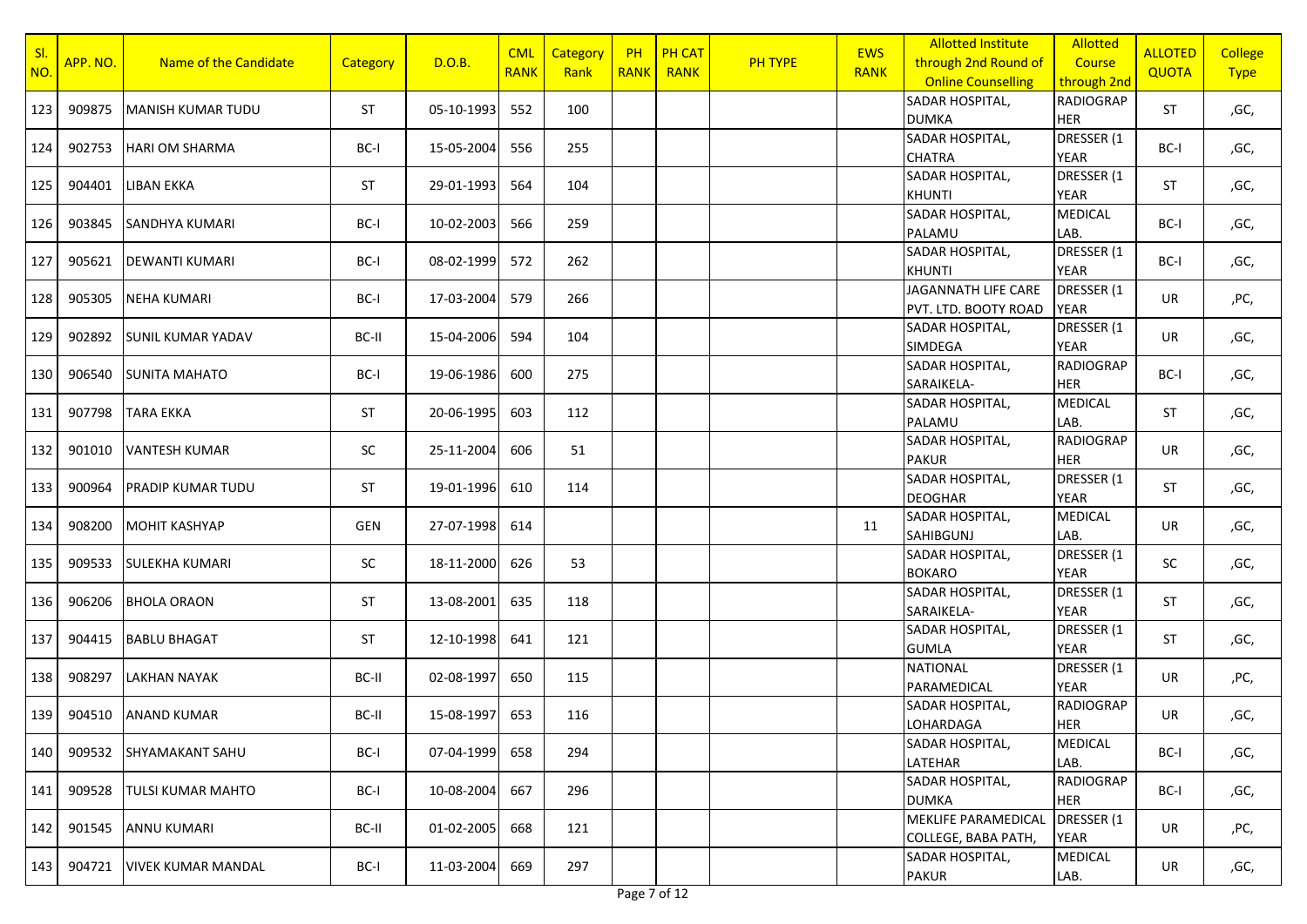| SI<br>NO.        | APP. NO. | Name of the Candidate     | <b>Category</b> | D.O.B.     | <b>CML</b><br><b>RANK</b> | Category<br>Rank | <b>PH</b><br><b>RANK</b> | <b>PH CAT</b><br><b>RANK</b> | <b>PH TYPE</b> | <b>EWS</b><br><b>RANK</b> | <b>Allotted Institute</b><br>through 2nd Round of<br><b>Online Counselling</b> | Allotted<br>Course<br>through 2nd | <b>ALLOTED</b><br><b>QUOTA</b> | <b>College</b><br><b>Type</b> |
|------------------|----------|---------------------------|-----------------|------------|---------------------------|------------------|--------------------------|------------------------------|----------------|---------------------------|--------------------------------------------------------------------------------|-----------------------------------|--------------------------------|-------------------------------|
| 144              | 900479   | RAVINDRA KUMAR RAJWAR     | SC              | 20-05-1999 | 685                       | 57               |                          |                              |                |                           | SADAR HOSPITAL,<br><b>GODDA</b>                                                | DRESSER (1<br><b>YEAR</b>         | SC                             | ,GC,                          |
| 145              | 903500   | <b>VISHAL KUMAR</b>       | SC              | 15-03-1999 | 687                       | 59               |                          |                              |                |                           | SADAR HOSPITAL,<br><b>GARHWA</b>                                               | <b>MEDICAL</b><br>LAB.            | UR                             | ,GC,                          |
| 146              | 908114   | <b>SATISH KUMAR</b>       | SC              | 01-01-2006 | 690                       | 60               |                          |                              |                |                           | SADAR HOSPITAL,<br><b>SIMDEGA</b>                                              | DRESSER (1<br>YEAR                | SC                             | ,GC,                          |
| 147              | 902923   | <b>BIREN MONDAL</b>       | BC-II           | 01-01-2002 | 697                       | 127              |                          |                              |                |                           | SADAR HOSPITAL,<br><b>PAKUR</b>                                                | <b>MEDICAL</b><br>LAB.            | UR                             | ,GC,                          |
| 148              | 908094   | <b>DHIRAJ THAKUR</b>      | BC-I            | 06-10-2002 | 706                       | 307              |                          |                              |                |                           | PROGRESSIVE<br>PARAMEDICAL COLLEGE YEAR                                        | DRESSER (1                        | UR                             | ,PC,                          |
| 149              | 909823   | <b>SANGEETA SOREN</b>     | <b>ST</b>       | 01-01-2002 | 726                       | 143              |                          |                              |                |                           | SADAR HOSPITAL,<br><b>GIRIDIH</b>                                              | DRESSER (1<br><b>YEAR</b>         | <b>ST</b>                      | ,GC,                          |
| 150              | 901816   | AAKASH KUMAR MEHTA        | BC-II           | 09-03-2000 | 734                       | 131              |                          |                              |                |                           | <b>VANANCHAL INSTITUTE</b><br>OF HEALTH EDUCATION                              | DRESSER (1<br><b>YEAR</b>         | UR                             | ,PC,                          |
| 151              | 908354   | <b>GEETA KUMARI</b>       | BC-II           | 16-11-1998 | 756                       | 137              |                          |                              |                |                           | <b>INSTITUTE OF MEDICAL</b><br>& HEALTH SCIENCE,                               | DRESSER (1<br><b>YEAR</b>         | UR                             | ,PC,                          |
| 152              | 904776   | <b>SANGITA KUMARI</b>     | <b>ST</b>       | 10-12-2005 | 774                       | 152              |                          |                              |                |                           | SADAR HOSPITAL,<br><b>CHATRA</b>                                               | DRESSER (1<br><b>YEAR</b>         | ST                             | ,GC,                          |
| 153              | 904979   | <b>GOVIND KUJUR</b>       | <b>ST</b>       | 10-02-1998 | 778                       | 154              |                          |                              |                |                           | SADAR HOSPITAL,<br><b>PAKUR</b>                                                | DRESSER (1<br><b>YEAR</b>         | ST                             | ,GC,                          |
| 154              | 905194   | <b>KARUNA KUMARI</b>      | BC-I            | 02-06-2002 | 786                       | 338              |                          |                              |                |                           | SADAR HOSPITAL,<br><b>SAHIBGUNJ</b>                                            | <b>MEDICAL</b><br>LAB.            | BC-I                           | ,GC,                          |
| 155              | 900326   | JOHN SAMIR MURMU          | <b>ST</b>       | 25-09-1994 | 793                       | 160              |                          |                              |                |                           | SADAR HOSPITAL,<br><b>GODDA</b>                                                | MEDICAL<br>LAB.                   | <b>ST</b>                      | ,GC,                          |
| 156              | 902030   | <b>REKHA KUMARI</b>       | BC-I            | 21-03-1999 | 795                       | 341              |                          |                              |                |                           | <b>ASARFI INSTITUTE OF</b><br>PARAMEDICAL,                                     | DRESSER (1<br><b>YEAR</b>         | UR                             | ,PC,                          |
| 157              | 902331   | <b>MD ISHRAR SAQULAIN</b> | GEN             | 01-02-1996 | 802                       |                  |                          |                              |                |                           | <b>ASIAN INSTITUTE OF</b><br>ALIDE HEALTH SCIENCES, YEAR                       | DRESSER (1                        | UR                             | ,PC,                          |
| 158              | 907966   | <b>SANJAY KUMAR TUDU</b>  | ST              | 04-05-1990 | 810                       | 167              |                          |                              |                |                           | SADAR HOSPITAL,<br><b>JAMTARA</b>                                              | DRESSER (1<br><b>YEAR</b>         | <b>ST</b>                      | ,GC,                          |
| 159              | 904247   | <b>ANITA TIRKEY</b>       | <b>ST</b>       | 07-05-1990 | 812                       | 169              |                          |                              |                |                           | SADAR HOSPITAL,<br><b>RAMGARH</b>                                              | <b>MEDICAL</b><br>LAB.            | <b>ST</b>                      | ,GC,                          |
| 160 <sup>1</sup> | 904895   | <b>ANTU LOHRA</b>         | <b>ST</b>       | 30-03-1983 | 820                       | 170              |                          |                              |                |                           | SADAR HOSPITAL,<br>SIMDEGA                                                     | DRESSER (1<br><b>YEAR</b>         | ST                             | ,GC,                          |
| 161              | 910497   | <b>RAJEEV RANJAN</b>      | BC-I            | 08-02-1997 | 822                       | 348              |                          |                              |                |                           | SHAKUNTALA<br>PARAMEDICAL COLLEGE, YEAR                                        | DRESSER (1                        | UR                             | ,PC,                          |
| 162              | 905681   | DHANANJAY KUMAR DAS       | SC              | 05-07-2000 | 829                       | 78               |                          |                              |                |                           | SADAR HOSPITAL,<br><b>KHUNTI</b>                                               | DRESSER (1<br>YEAR                | SC                             | ,GC,                          |
| 163              | 910159   | <b>MD SALMAN</b>          | GEN             | 28-04-2006 | 832                       |                  |                          |                              |                |                           | <b>GYAN JYOTI</b><br>PARAMEDICAL &                                             | DRESSER (1<br>YEAR                | UR                             | ,PC,                          |
| 164              | 909038   | TABARAK ANSARI            | BC-I            | 18-04-1998 | 844                       | 361              |                          |                              |                |                           | <b>ASARFI INSTITUTE OF</b><br>PARAMEDICAL,                                     | DRESSER (1<br>YEAR                | UR                             | ,PC,                          |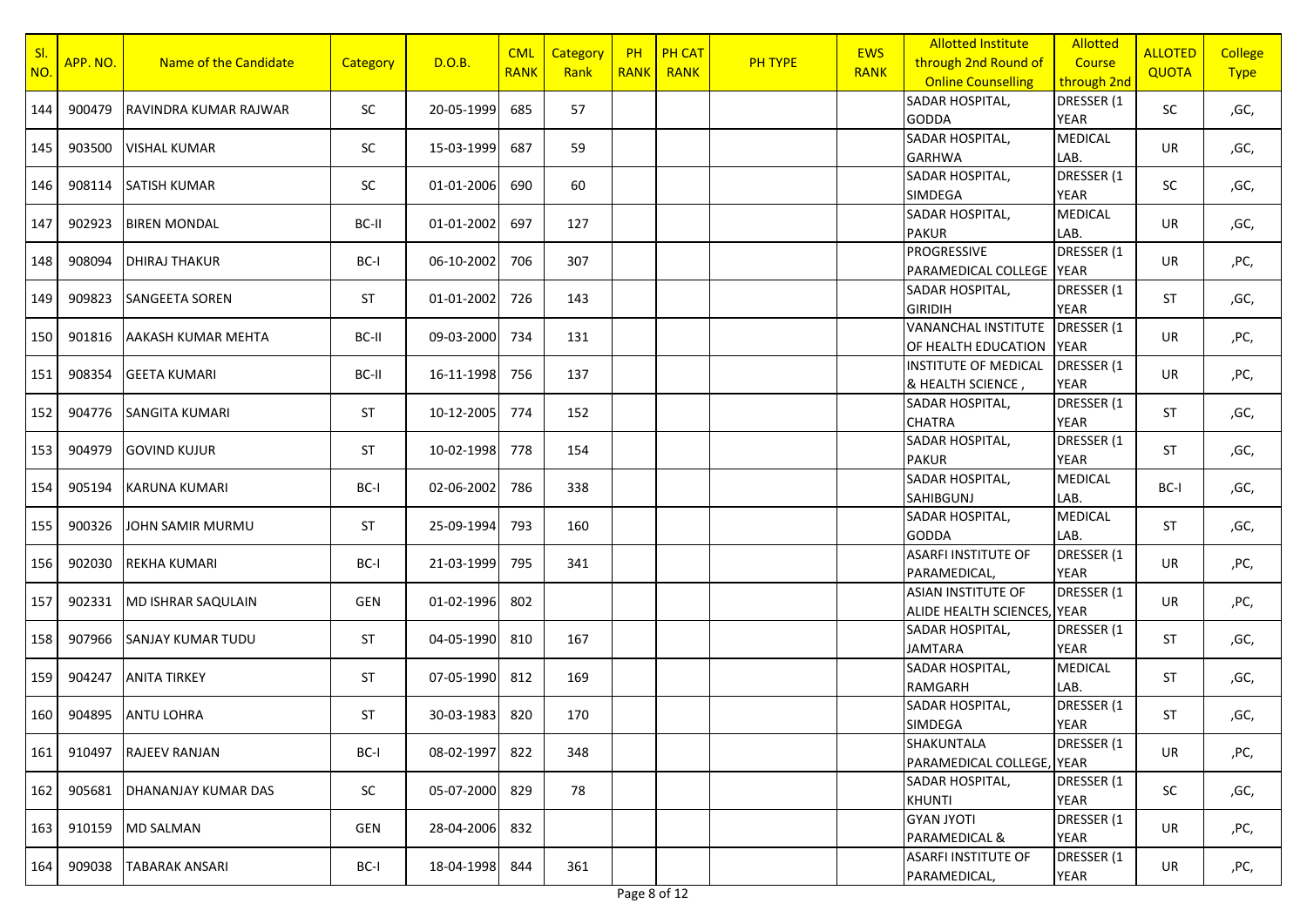| SI<br>NO. | APP. NO. | Name of the Candidate     | <b>Category</b> | D.O.B.          | <b>CML</b><br><b>RANK</b> | Category<br>Rank | <b>PH</b><br><b>RANK</b> | <b>PH CAT</b><br><b>RANK</b> | PH TYPE | <b>EWS</b><br><b>RANK</b> | <b>Allotted Institute</b><br>through 2nd Round of<br><b>Online Counselling</b> | <b>Allotted</b><br>Course<br>through 2nd | <b>ALLOTED</b><br><b>QUOTA</b> | <b>College</b><br><b>Type</b> |
|-----------|----------|---------------------------|-----------------|-----------------|---------------------------|------------------|--------------------------|------------------------------|---------|---------------------------|--------------------------------------------------------------------------------|------------------------------------------|--------------------------------|-------------------------------|
| 165       | 900335   | RAJIV RANJAN KUMAR        | BC-I            | 03-12-1998      | 846                       | 362              |                          |                              |         |                           | SADAR HOSPITAL,<br>SIMDEGA                                                     | DRESSER (1<br><b>YEAR</b>                | BC-I                           | ,GC,                          |
| 166       | 907138   | <b>SHANTI KUMARI</b>      | BC-I            | 01-01-2006      | 865                       | 371              |                          |                              |         |                           | SADAR HOSPITAL,<br>LOHARDAGA                                                   | <b>RADIOGRAP</b><br><b>HER</b>           | UR                             | ,GC,                          |
| 167       | 907070   | PUNAM KUMARI              | SC              | 19-06-1997      | 869                       | 83               |                          |                              |         |                           | SADAR HOSPITAL,<br><b>GARHWA</b>                                               | DRESSER (1<br><b>YEAR</b>                | SC                             | ,GC,                          |
| 168       | 902014   | ELSI KISKU                | <b>ST</b>       | 11-11-1998      | 873                       | 174              |                          |                              |         |                           | SADAR HOSPITAL,<br><b>PAKUR</b>                                                | <b>MEDICAL</b><br>LAB.                   | <b>ST</b>                      | ,GC,                          |
| 169       | 907215   | SHYAMNANDAN KUMAR         | BC-I            | 15-02-2000      | 876                       | 377              |                          |                              |         |                           | SADAR HOSPITAL,<br>LATEHAR                                                     | <b>RADIOGRAP</b><br><b>HER</b>           | BC-I                           | ,GC,                          |
| 170       | 903607   | <b>IMRAN ANSARI</b>       | BC-I            | 01-01-2003      | 883                       | 380              |                          |                              |         |                           | SADAR HOSPITAL,<br><b>GUMLA</b>                                                | <b>RADIOGRAP</b><br><b>HER</b>           | UR                             | ,GC,                          |
| 171       | 904395   | <b>RAHUL KAYAM</b>        | ST              | 05-04-2003      | 885                       | 178              |                          |                              |         |                           | SADAR HOSPITAL, WEST<br><b>SINGHBHUM</b>                                       | <b>RADIOGRAP</b><br><b>HER</b>           | ST                             | ,GC,                          |
| 172       | 902665   | <b>MUGARI HAIBURU</b>     | <b>ST</b>       | 16-03-1991      | 889                       | 179              |                          |                              |         |                           | SADAR HOSPITAL,<br>SARAIKELA-                                                  | <b>MEDICAL</b><br>LAB.                   | <b>ST</b>                      | ,GC,                          |
| 173       | 906041   | <b>SONU KUMAR DAS</b>     | SC              | 07-02-2000      | 903                       | 87               |                          |                              |         |                           | SADAR HOSPITAL,<br><b>SAHIBGUNJ</b>                                            | DRESSER (1<br><b>YEAR</b>                | SC                             | ,GC,                          |
| 174       | 902971   | <b>ANKIT KUMAR</b>        | BC-II           | 15-01-2004      | 913                       | 156              |                          |                              |         |                           | SRINIWASH INSTITUTE<br>OF PARAMEDICAL                                          | DRESSER (1<br><b>YEAR</b>                | UR                             | ,PC,                          |
| 175 I     | 910217   | <b>MOHAN MAHATO</b>       | BC-I            | 27-04-2003      | 918                       | 392              |                          |                              |         |                           | SADAR HOSPITAL, WEST RADIOGRAP<br><b>SINGHBHUM</b>                             | <b>HER</b>                               | BC-I                           | ,GC,                          |
| 176       | 900478   | <b>SUMAN KUMARI</b>       | <b>ST</b>       | 13-04-2002      | 940                       | 193              |                          |                              |         |                           | SADAR HOSPITAL, WEST DRESSER (1<br><b>SINGHBHUM</b>                            | <b>YEAR</b>                              | <b>ST</b>                      | ,GC,                          |
| 177       | 905189   | <b>CHUMAN MAHATO</b>      | BC-I            | 05-02-1999      | 941                       | 401              |                          |                              |         |                           | SADAR HOSPITAL,<br><b>GARHWA</b>                                               | <b>MEDICAL</b><br>LAB.                   | BC-I                           | ,GC,                          |
| 178       | 903492   | <b>SUJEET KUMAR</b>       | SC              | 01-10-2003      | 948                       | 97               |                          |                              |         |                           | SADAR HOSPITAL,<br><b>SAHIBGUNJ</b>                                            | <b>RADIOGRAP</b><br><b>HER</b>           | UR                             | ,GC,                          |
| 179       | 903557   | <b>RAMESH DAS</b>         | SC              | 15-09-1993      | 953                       | 98               |                          |                              |         |                           | SADAR HOSPITAL,<br><b>SAHIBGUNJ</b>                                            | <b>RADIOGRAP</b><br><b>HER</b>           | UR                             | ,GC,                          |
| 180       | 907834   | <b>SUMAN KUMAR PANDIT</b> | BC-I            | 12-01-2002      | 961                       | 405              |                          |                              |         |                           | SADAR HOSPITAL,<br><b>PAKUR</b>                                                | <b>MEDICAL</b><br>LAB.                   | BC-I                           | ,GC,                          |
| 181 l     | 903697   | <b>PREMJIT BHAGAT</b>     | <b>ST</b>       | 21-02-2001      | 988                       | 203              |                          |                              |         |                           | SADAR HOSPITAL,<br>LATEHAR                                                     | DRESSER (1<br>YEAR                       | ST                             | ,GC,                          |
| 182       | 909746   | <b>VIVEK MODAK</b>        | BC-I            | 25-04-1998      | 991                       | 422              |                          |                              |         |                           | SADAR HOSPITAL,<br><b>GUMLA</b>                                                | <b>RADIOGRAP</b><br><b>HER</b>           | BC-I                           | ,GC,                          |
| 183       | 901912   | <b>ANJALI SONI</b>        | BC-II           | 26-09-2001      | 994                       | 166              |                          |                              |         |                           | <b>KRISHAN MURARI</b><br><b>INSTITUTE OF MEDICAL</b>                           | DRESSER (1<br>YEAR                       | UR                             | ,PC,                          |
| 184       | 909697   | MITHILESH KUMAR RAM       | SC              | 20-12-1992 1016 |                           | 110              |                          |                              |         |                           | <b>SADAR HOSPITAL.</b><br>LATEHAR                                              | DRESSER (1<br>YEAR                       | SC                             | ,GC,                          |
| 185       | 906388   | <b>KOKILA SINGH</b>       | ST              | 12-03-1997 1019 |                           | 208              |                          |                              |         |                           | SADAR HOSPITAL, EAST<br><b>SINGHBHUM</b>                                       | <b>RADIOGRAP</b><br><b>HER</b>           | <b>ST</b>                      | ,GC,                          |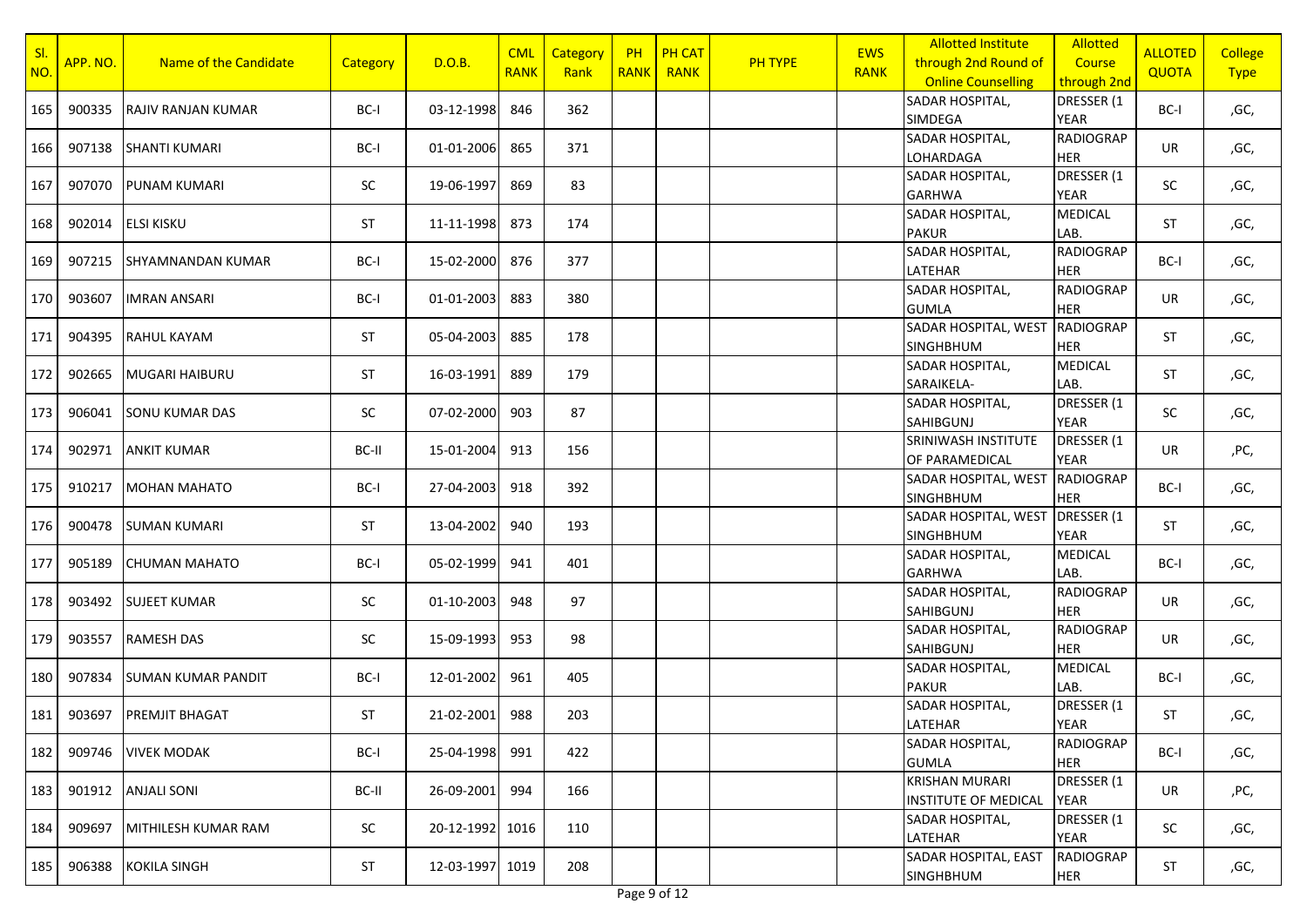| SI<br>NO. | APP. NO. | Name of the Candidate | <b>Category</b> | D.O.B.          | <b>CML</b><br><b>RANK</b> | Category<br>Rank | <b>PH</b><br><b>RANK</b> | <b>PH CAT</b><br><b>RANK</b> | PH TYPE | <b>EWS</b><br><b>RANK</b> | <b>Allotted Institute</b><br>through 2nd Round of<br><b>Online Counselling</b> | <b>Allotted</b><br>Course<br>through 2nd | <b>ALLOTED</b><br><b>QUOTA</b> | <b>College</b><br><b>Type</b> |
|-----------|----------|-----------------------|-----------------|-----------------|---------------------------|------------------|--------------------------|------------------------------|---------|---------------------------|--------------------------------------------------------------------------------|------------------------------------------|--------------------------------|-------------------------------|
| 186       | 907064   | <b>SANDEEP KUMAR</b>  | BC-I            | 03-01-1998 1021 |                           | 432              |                          |                              |         |                           | <b>PROGRESSIVE</b><br>PARAMEDICAL COLLEGE YEAR                                 | DRESSER (1                               | UR                             | ,PC,                          |
| 187       | 903040   | <b>MANOJ ORAON</b>    | <b>ST</b>       | 28-12-1994 1038 |                           | 212              |                          |                              |         |                           | SADAR HOSPITAL,<br>LATEHAR                                                     | <b>MEDICAL</b><br>LAB.                   | <b>ST</b>                      | ,GC,                          |
| 188       | 902027   | HIMANSHU KUMAR MAHTO  | BC-I            | 06-02-2004 1040 |                           | 444              |                          |                              |         |                           | SURYA PARAMEDICAL<br>INSTITUTE, SAHEBGANJ                                      | DRESSER (1<br><b>YEAR</b>                | UR                             | ,PC,                          |
| 189       | 906968   | <b>ROHIT PRASAD</b>   | BC-II           | 17-07-2004 1057 |                           | 176              |                          |                              |         |                           | HAMIDA PARAMEDICAL<br><b>INSTITUTE &amp; RESEARCH, YEAR</b>                    | DRESSER (1                               | UR                             | ,PC,                          |
| 190       | 908334   | <b>JUNASH MARANDI</b> | <b>ST</b>       | 12-01-2002 1064 |                           | 222              |                          |                              |         |                           | SADAR HOSPITAL,<br><b>GODDA</b>                                                | DRESSER (1<br><b>YEAR</b>                | <b>ST</b>                      | ,GC,                          |
| 191       | 904707   | <b>SANDIP RAWANI</b>  | BC-I            | 19-07-2004 1071 |                           | 453              |                          |                              |         |                           | <b>MADHUSTHALI</b><br><b>INSTITUTE OF</b>                                      | DRESSER (1<br><b>YEAR</b>                | UR                             | ,PC,                          |
| 192       | 910479   | <b>MD SHAHID</b>      | GEN             | 16-03-1999 1076 |                           |                  |                          |                              |         |                           | R.S. ROY PARAMEDICAL<br>& RESEARCH INSTITUTE, YEAR                             | DRESSER (1                               | UR                             | ,PC,                          |
| 193       | 904406   | <b>DHIRAJ KUMAR</b>   | SC              | 02-06-2002 1093 |                           | 119              |                          |                              |         |                           | SADAR HOSPITAL, EAST<br><b>SINGHBHUM</b>                                       | DRESSER (1<br><b>YEAR</b>                | SC                             | ,GC,                          |
| 194       | 903411   | <b>AMAN KUMAR</b>     | <b>ST</b>       | 01-01-2004 1100 |                           | 229              |                          |                              |         |                           | SADAR HOSPITAL,<br>LOHARDAGA                                                   | DRESSER (1<br><b>YEAR</b>                | ST                             | ,GC,                          |
| 195       | 909769   | <b>DURGA KUMARI</b>   | GEN             | 01-01-2003 1105 |                           |                  |                          |                              |         | 19                        | <b>INSTITUTE OF</b><br><b>EDUCATION &amp;</b>                                  | DRESSER (1<br><b>YEAR</b>                | UR                             | ,PC,                          |
| 196       | 906770   | <b>RENU KUMARI</b>    | SC              | 05-02-2000 1114 |                           | 124              |                          |                              |         |                           | SADAR HOSPITAL,<br><b>GUMLA</b>                                                | DRESSER (1<br><b>YEAR</b>                | SC                             | ,GC,                          |
| 197       | 907963   | <b>PUJA KUMARI</b>    | BC-II           | 01-02-2005 1119 |                           | 182              |                          |                              |         |                           | <b>INSTITUTE OF MEDICAL</b><br><b>SCIENCE &amp; HEALTH,</b>                    | DRESSER (1<br><b>YEAR</b>                | UR                             | ,PC,                          |
| 198       | 903049   | JAY MANGAL HANSDA     | <b>ST</b>       | 10-11-1996 1146 |                           | 239              |                          |                              |         |                           | SADAR HOSPITAL,<br><b>JAMTARA</b>                                              | <b>RADIOGRAP</b><br><b>HER</b>           | <b>ST</b>                      | ,GC,                          |
| 199       | 903627   | <b>GITA HANSDAK</b>   | ST              | 10-01-2002 1160 |                           | 244              |                          |                              |         |                           | SADAR HOSPITAL,<br><b>JAMTARA</b>                                              | <b>MEDICAL</b><br>LAB.                   | ST                             | ,GC,                          |
| 200       | 905397   | <b>MANZOOR HASSAN</b> | BC-I            | 03-03-2000 1175 |                           | 493              |                          |                              |         |                           | <b>GYAN JYOTI</b><br>PARAMEDICAL &                                             | DRESSER (1<br><b>YEAR</b>                | UR                             | ,PC,                          |
| 201       | 905178   | SITAMUNI XALXO        | ST              | 03-10-1996 1187 |                           | 250              |                          |                              |         |                           | SADAR HOSPITAL,<br>LOHARDAGA                                                   | <b>RADIOGRAP</b><br><b>HER</b>           | <b>ST</b>                      | ,GC,                          |
| 202       | 909375   | JAKARIYAS CHAMPI      | ST              | 05-10-2000 1203 |                           | 252              |                          |                              |         |                           | SADAR HOSPITAL,<br>SIMDEGA                                                     | <b>MEDICAL</b><br>LAB.                   | <b>ST</b>                      | ,GC,                          |
| 203       | 908753   | SINDHU KUMARI         | BC-I            | 16-01-2005 1209 |                           | 507              |                          |                              |         |                           | VANANCHAL INSTITUTE<br>OF HEALTH EDUCATION YEAR                                | DRESSER (1                               | UR                             | ,PC,                          |
| 204       | 905605   | RINKI KUMARI          | BC-II           | 22-01-1993 1217 |                           | 199              |                          |                              |         |                           | <b>GYAN JYOTI</b><br>PARAMEDICAL &                                             | DRESSER (1<br>YEAR                       | UR                             | ,PC,                          |
| 205       | 904548   | PUNITA ORAON          | <b>ST</b>       | 15-10-1998 1259 |                           | 265              |                          |                              |         |                           | SADAR HOSPITAL,<br><b>GUMLA</b>                                                | <b>RADIOGRAP</b><br><b>HER</b>           | <b>ST</b>                      | ,GC,                          |
| 206       | 907028   | MUNIYA KUMARI         | SC              | 07-04-2003 1269 |                           | 140              |                          |                              |         |                           | <b>ARSH NARAYANI</b><br>PARAMEDICAL COLLEGE YEAR                               | DRESSER (1                               | UR                             | ,PC,                          |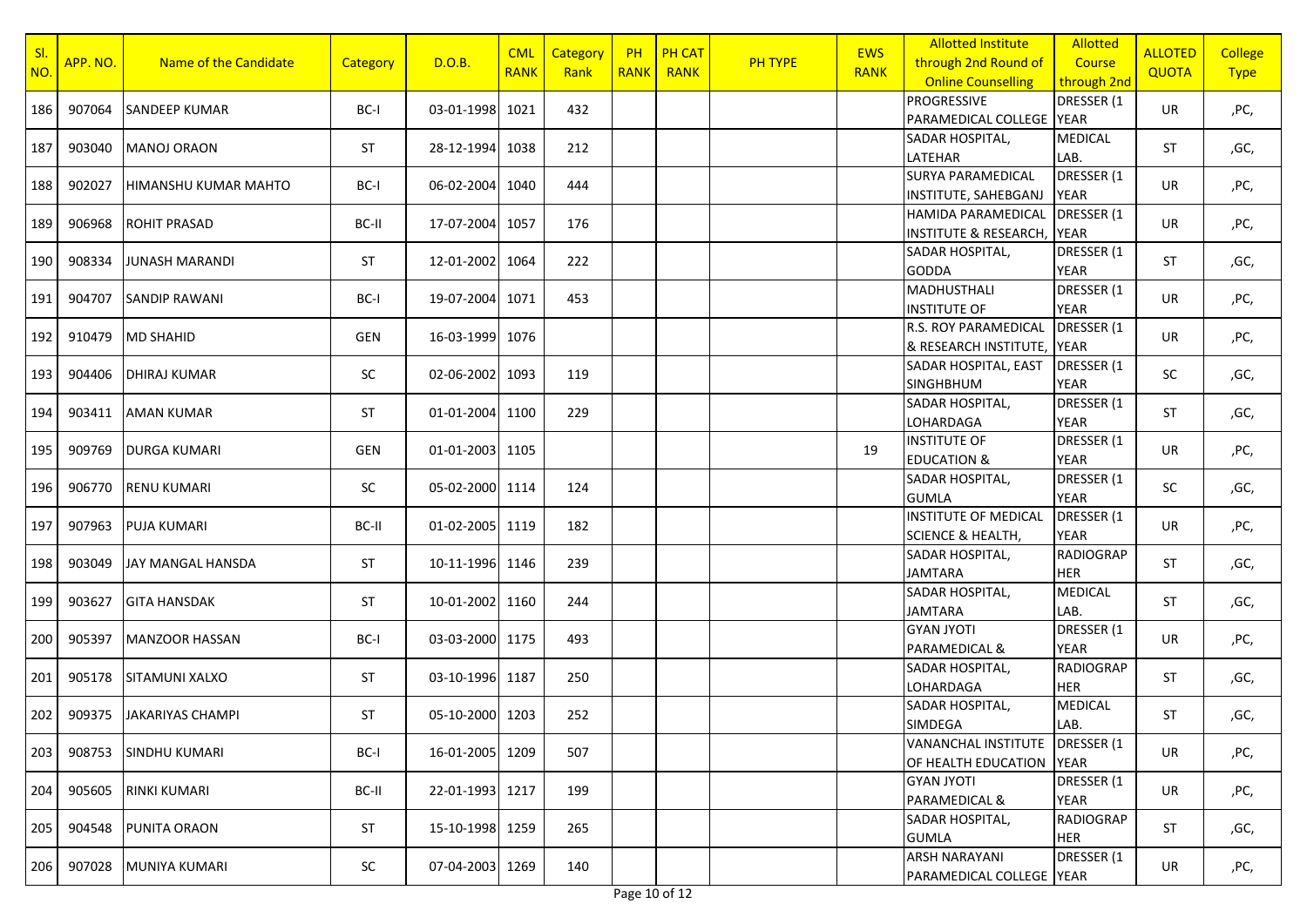| SI<br>NO. | APP. NO. | Name of the Candidate       | <b>Category</b> | D.O.B.          | <b>CML</b><br><b>RANK</b> | <b>Category</b><br>Rank | <b>PH</b><br><b>RANK</b> | <b>PH CAT</b><br><b>RANK</b> | <b>PH TYPE</b>                   | <b>EWS</b><br><b>RANK</b> | <b>Allotted Institute</b><br>through 2nd Round of<br><b>Online Counselling</b> | Allotted<br>Course<br>through 2nd | <b>ALLOTED</b><br><b>QUOTA</b> | <b>College</b><br><b>Type</b> |
|-----------|----------|-----------------------------|-----------------|-----------------|---------------------------|-------------------------|--------------------------|------------------------------|----------------------------------|---------------------------|--------------------------------------------------------------------------------|-----------------------------------|--------------------------------|-------------------------------|
| 207       | 902969   | <b>ANAND SINGH LAGURI</b>   | <b>ST</b>       | 18-02-1997      | 1279                      | 269                     |                          |                              |                                  |                           | SADAR HOSPITAL,<br>SARAIKELA-                                                  | <b>RADIOGRAP</b><br><b>HER</b>    | <b>ST</b>                      | ,GC,                          |
| 208       | 910035   | <b>DHIRENDRA KUMAR</b>      | BC-I            | 20-11-2000      | 1280                      | 532                     |                          |                              |                                  |                           | DR. BHIM RAO<br>AMBEDKAR                                                       | DRESSER (1<br><b>YEAR</b>         | UR                             | ,PC,                          |
| 209       | 900975   | <b>SAMSHAR ALAM</b>         | GEN             | 05-05-1997      | 1281                      |                         |                          |                              |                                  |                           | <b>DHANBAD</b><br>PARAMEDICAL COLLEGE, YEAR                                    | DRESSER (1                        | UR                             | ,PC,                          |
| 210       | 906573   | <b>PAWAN KUMAR DAS</b>      | SC              | 16-11-1991      | 1302                      | 144                     |                          |                              |                                  |                           | <b>SADAR HOSPITAL,</b><br>SARAIKELA-                                           | DRESSER (1<br><b>YEAR</b>         | SC                             | ,GC,                          |
| 211       | 901683   | <b>SHEELA KACHHAP</b>       | ST              | 17-09-1995      | 1305                      | 279                     |                          |                              |                                  |                           | SADAR HOSPITAL,<br><b>KODERMA</b>                                              | <b>MEDICAL</b><br>LAB.            | <b>ST</b>                      | ,GC,                          |
| 212       | 901381   | <b>DILIP KUMAR RAJAK</b>    | SC              | 14-03-1987      | 1311                      | 146                     | 16                       |                              | C-LOCOMOTOR<br><b>DISABILITY</b> |                           | <b>BIRSA RESEARCH</b><br><b>INSTITUTE FOR MEDICAL YEAR</b>                     | DRESSER (1                        | UR                             | ,PC,                          |
| 213       | 906755   | MAYASHANKAR MANDAL          | BC-I            | 07-05-2004      | 1315                      | 545                     |                          |                              |                                  |                           | R.S. ROY PARAMEDICAL<br>& RESEARCH INSTITUTE, YEAR                             | DRESSER (1                        | UR                             | ,PC,                          |
| 214       | 900026   | <b>VIVEKANAND KUJUR</b>     | <b>ST</b>       | 13-01-1988      | 1322                      | 283                     |                          |                              |                                  |                           | <b>VANANCHAL INSTITUTE</b><br>OF HEALTH EDUCATION                              | DRESSER (1<br><b>YEAR</b>         | <b>ST</b>                      | ,PC,                          |
| 215       | 904032   | <b>SULEMAN ANSARI</b>       | BC-II           | 12-05-1996      | 1334                      | 213                     |                          |                              |                                  |                           | <b>BIRSA RESEARCH</b><br>INSTITUTE FOR MEDICAL YEAR                            | DRESSER (1                        | UR                             | ,PC,                          |
| 216       | 905165   | <b>SAPNA KUMARI</b>         | SC              | 20-03-1999      | 1335                      | 150                     |                          |                              |                                  |                           | <b>HAMIDA PARAMEDICAL</b><br><b>INSTITUTE &amp; RESEARCH, YEAR</b>             | DRESSER (1                        | UR                             | ,PC,                          |
| 217       | 904980   | <b>SANTOSH KUMAR PANDIT</b> | GEN             | 18-12-1998 1359 |                           |                         |                          |                              |                                  |                           | <b>SURYA PARAMEDICAL</b><br>INSTITUTE, SAHEBGANJ                               | DRESSER (1<br><b>YEAR</b>         | UR                             | ,PC,                          |
| 218       | 903430   | <b>DINESH HANSDA</b>        | ST              | 10-09-1994 1365 |                           | 291                     | 17                       |                              | C-LOCOMOTOR<br><b>DISABILITY</b> |                           | <b>HAMIDA PARAMEDICAL</b><br><b>INSTITUTE &amp; RESEARCH,</b>                  | DRESSER (1<br><b>YEAR</b>         | UR                             | ,PC,                          |
| 219       | 909244   | <b>BAHADUR MANDAL</b>       | BC-I            | 18-04-1992 1378 |                           | 569                     |                          |                              |                                  |                           | <b>DHANBAD</b><br>PARAMEDICAL COLLEGE, YEAR                                    | DRESSER (1                        | UR                             | ,PC,                          |
| 220       | 907013   | <b>KAJAL KUMARI</b>         | SC              | 16-02-2004      | 1383                      | 157                     |                          |                              |                                  |                           | SADAR HOSPITAL, WEST   DRESSER (1<br><b>SINGHBHUM</b>                          | <b>YEAR</b>                       | SC                             | ,GC,                          |
| 221       | 904701   | PREMLATA MURMU              | <b>ST</b>       | 06-03-1994      | 1410                      | 304                     |                          |                              |                                  |                           | SADAR HOSPITAL,<br><b>GIRIDIH</b>                                              | <b>RADIOGRAP</b><br><b>HER</b>    | ST                             | ,GC,                          |
| 222       | 906326   | SAMBITA HEMBRAM             | <b>ST</b>       | 20-12-1996      | 1418                      | 310                     |                          |                              |                                  |                           | <b>ASARFI INSTITUTE OF</b><br>PARAMEDICAL,                                     | DRESSER (1<br><b>YEAR</b>         | UR                             | ,PC,                          |
| 223       | 908034   | <b>PRAKASH PRAMANIK</b>     | BC-I            | 25-09-1997 1485 |                           | 609                     |                          |                              |                                  |                           | SADAR HOSPITAL,<br>SAHIBGUNJ                                                   | <b>RADIOGRAP</b><br><b>HER</b>    | BC-I                           | ,GC,                          |
| 224       | 904506   | <b>ANKIT KUMAR</b>          | GEN             | 04-02-2004 1514 |                           |                         |                          |                              |                                  |                           | <b>ASARFI INSTITUTE OF</b><br>PARAMEDICAL,                                     | DRESSER (1<br>YEAR                | UR                             | ,PC,                          |
| 225       | 908127   | <b>RUPA SOREN</b>           | ST              | 27-05-1995 1536 |                           | 337                     |                          |                              |                                  |                           | <b>SADAR HOSPITAL,</b><br><b>BOKARO</b>                                        | <b>RADIOGRAP</b><br><b>HER</b>    | ST                             | ,GC,                          |
| 226       | 906779   | PAPPU CHAUDHARI             | SC              | 10-10-2004      | 1558                      | 183                     |                          |                              |                                  |                           | <b>JAINENDRA</b><br>PARAMEDICAL                                                | DRESSER (1<br><b>YEAR</b>         | UR                             | ,PC,                          |
| 227       | 908742   | PRIYANKA KUMARI             | BC-I            | 05-12-2003      | 1562                      | 639                     |                          |                              |                                  |                           | <b>VANANCHAL INSTITUTE</b><br>OF HEALTH EDUCATION YEAR                         | DRESSER (1                        | BC-I                           | ,PC,                          |